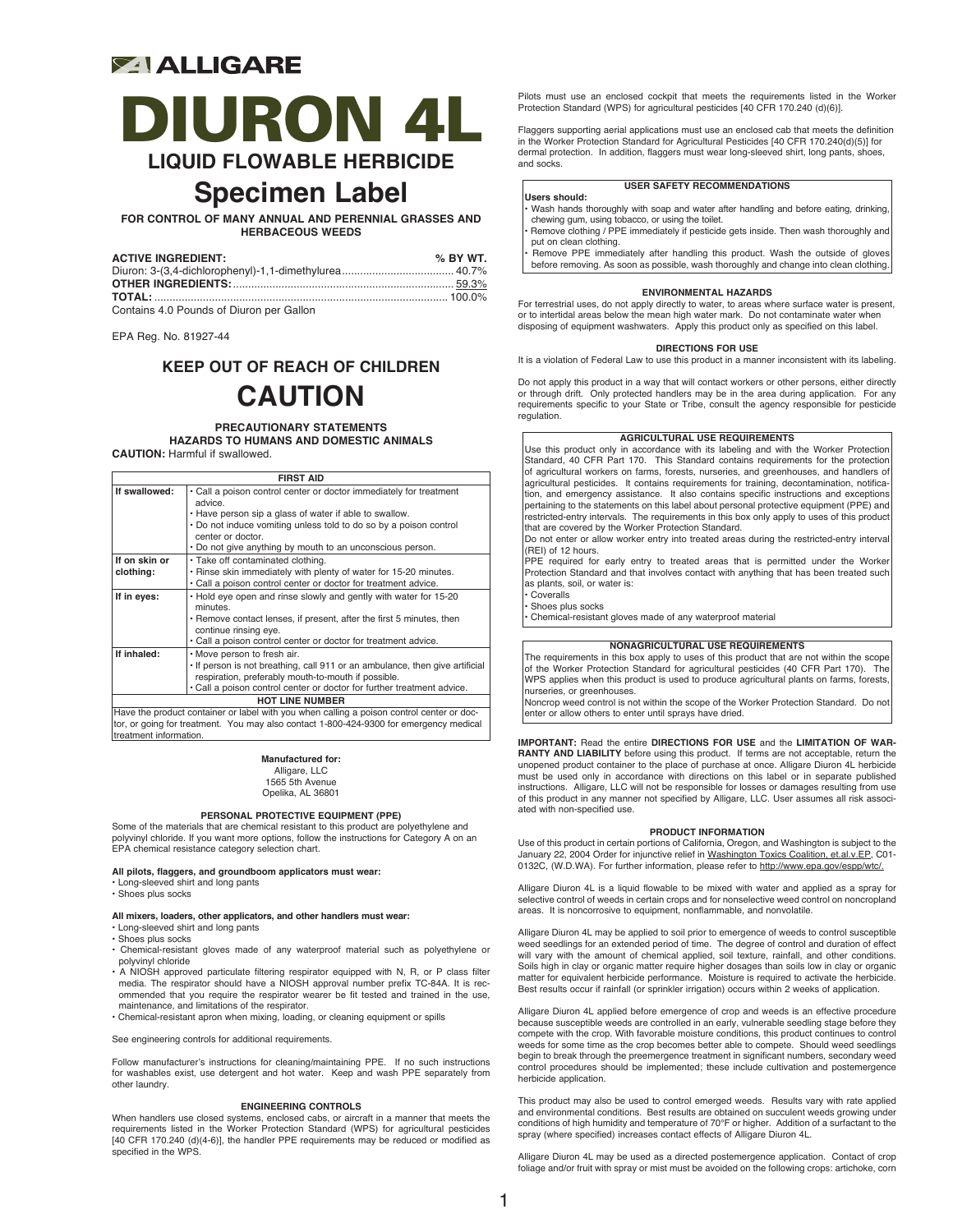#### nozzle types.

- Boom Length-For some use patterns, reducing the effective boom length to less than 3/4 of the wingspan or rotor length may further reduce drift without reducing swath width. • Application-Applications should not be made at a height greater than 10 feet above the
- top of the largest plants unless a greater height is required for aircraft safety. Making applications at the lowest height that is safe reduces exposure of droplets to evaporation and wind.

#### **Swath Adjustment**

When applications are made with a cross-wind, the swath will be displaced downwind. Therefore, on the up and downwind edges of the field, the applicator must compensate for this displacement by adjusting the path of the aircraft upwind. Swath adjustment distance should increase, with increasing drift potential (higher wind, smaller drops, etc.).

**Wind**<br>Drift potential is lowest between wind speeds of 2-10 mph. However, many factors, including droplet size and equipment type determine drift potential at any given speed. Application should be avoided below 2 mph due to variable wind direction and high inversion potential. NOTE: Local terrain can influence wind patterns. Every applicator should be familiar with local wind patterns and how they affect spray drift.

#### **Temperature and Humidity**

When making applications in low relative humidity, set up equipment to produce larger droplets to compensate for evaporation. Droplet evaporation is most severe when conditions are both hot and dry.

#### **Temperature Inversions**

Applications should not occur during a temperature inversion because drift potential is high. Temperature inversions restrict vertical air mixing, which causes small, suspended droplets to remain in a concentrated cloud. This cloud can move in unpredictable directions due to the light variable winds common during inversions. Temperature inversions are characterized by increasing temperatures with altitude and are common on nights with limited cloud cover and light to no wind. They begin to form as the sun sets and often continue into the morning. Their presence can be indicated by ground fog; however, if fog is not present, inversions can also be identified by the movement of smoke from a ground source or an aircraft smoke generator. Smoke that layers and moves laterally in a connected cloud (under low wind conditions) indicates an inversion, while smoke that moves upwards and rapidly dissipates indicates good vertical air mixing.

#### **Sensitive Areas**

The pesticide should only be applied when the potential for drift to adjacent sensitive areas (e.g. residential areas, bodies of water, known habitat for threatened or endangered species, nontarget crops) is minimal (e.g. when wind is blowing away from the sensitive areas).

#### **CHEMIGATION STATEMENT**

Refer to the section of this labeling entitled **APPLICATION THROUGH IRRIGATION SYSTEMS - CHEMIGATION** for use directions for chemigation. Do not apply this product through any irrigation system unless the instructions for chemigation are followed.

#### **APPLICATION THROUGH IRRIGATION SYSTEMS - CHEMIGATION**

Apply this product only through sprinkler (including center pivot, lateral move, end tow, side (wheel) roll, traveler, big gun, solid set, or hand move) irrigation systems. Do not apply this product through any other type of irrigation system.

Crop injury, lack of effectiveness, or illegal pesticide residues in the crop can result from nonuniform distribution of treated water.

If you have questions about calibration, you should contact State Extension Service specialists, equipment manufacturers, or other experts.

Do not connect an irrigation system (including greenhouse systems) used for pesticide appli-cation to a public water system unless the pesticide label-prescribed safety devices for public water systems are in place.

A person knowledgeable of the chemigation system and responsible for its operation or under the supervision of the responsible person, shall shut the system down and make necessary adjustments should the need arise.

#### **CHEMIGATION SYSTEMS CONNECTED TO PUBLIC WATER SYSTEMS**

If the chemigation system is connected to a public water supply, the following conditions must also be met:

- Public water systems means a system for the provision to the public of piped water for human consumption if such system has at least 15 service connections or regularly serves an average of at least 25 individuals daily at least 60 days out of the year.
- Chemigation systems connected to public water systems must contain a functional reduced-pressure zone, backflow preventer (RPZ) or the functional equivalent in the water supply line upstream from a point of pesticide introduction. As an option to the RPZ, the water from the public water system should be discharged into a reservoir tank prior to
- pesticide introduction. There shall be a complete physical break (air gap) between the outlet end of the fill pipe and the top or overflow rim of the reservoir tank of at least twice the inside diameter of the fill pipe.
- The pesticide injection pipeline must contain a functional, normally closed, solenoid-operated valve located on the intake side of the injection pump and connected to the system interlock to prevent fluid from being withdrawn from the supply tank when the irrigation system is either automatically or manually shutdown.
- The system must contain functional interlocking controls to automatically shut off the pesticide injection pump when the water pump motor stops, or in cases where there is no water pump, when the water pressure decreases to the point where pesticide distribution is adversely affected.
- Systems must use a metering pump, such as a positive displacement injection pump<br>(e.g., diaphragm pump) effectively designed and constructed of materials that are com-<br>patible with pesticides and capable of being fitted
- Upon completion of herbicide application, remove scale, pesticide residues, and other

(field), cotton, sorghum (grain), sugarcane, and established plantings of apples, bananas, plantains, blueberries, caneberries, gooseberries, citrus, grapes, macadamia nuts, olives,<br>papayas, peaches, pears, pecans, walnuts, and certain tree plantings as injury may occur.

Under specified conditions (see **USE INSTRUCTIONS**), this product without surfactant may be applied over the top of alfalfa (established, dormant, or semi dormant), asparagus (established), birdsfoot trefoil (established, dormant), grass seed crops (established), oats, red clover (established, dormant), sugarcane, wheat, and pineapple.

Weed species vary in susceptibility to this product and they may be more difficult to control when under stress. Combinations of this product with other herbicides (as registered) increase the number of weed species controlled. Consult labels of the companion product(s) for this and other information. Observe all precautions and limitations on labeling of all products used in mixtures.

Since the effect of Alligare Diuron 4L varies with soils, uniformity of application, and environ-mental conditions, it is suggested that growers limit their first use to small areas.

#### **IMPORTANT USE PRECAUTIONS:**

**Injury to or loss of desirable trees or other plants may result from failure to observe the following:** Draining or flushing equipment on or near desirable trees or other plants, or on areas where their roots may extend, or in locations where the chemical may be washed or moved into contact with their roots may injure these plants. Do not use on home plantings of trees, shrubs, or herbaceous plants or lawns, walks, driveways, tennis courts, or similar areas. Trees or other desirable plants whose roots extend into a treated crop use area may be injured. Thoroughly clean all traces of this product from application equipment immediately after use. Flush tank, pumps, hoses, and boom with several changes of water after removing nozzle tips and screens (clean parts separately).

#### **RESISTANCE MANAGEMENT**

Biotypes of certain weeds listed on this label are resistant to Alligare Diuron 4L and other herbicides with the same mode of action, even at exaggerated application rates. Biotypes are naturally occurring individuals of a species that are identical in appearance but have slightly different genetic compositions; the mode of action of an herbicide is the chemical interaction that interrupts a biological process necessary for plant growth and development.

If weed control is unsatisfactory, it may be necessary to retreat problem areas using a product with a different mode of action.

If resistant weed biotypes are suspected or known to be present, use a combination of tillage, retreatment, tank-mix partners, and/or sequential herbicide applications with Alligare Diuron 4L to help control these biotypes, or use a planned herbicide rotation program where other herbicides having different modes of action are used.

#### **SPRAY DRIFT MANAGEMENT**

**Requirements for reducing spray drift for diuron ground and aerial applications:**

Use best practices to avoid drift to all other crops and nontarget areas. Do not apply when conditions favor drift from target areas. **The interaction of many equipment and weather related factors determine the potential for spray drift**. **Avoiding spray drift at the application site is the responsibility of the applicator**. The applicator must follow the most restrictive precautions to avoid drift, including those found in this labeling as well as applicable state and local regulations and ordinances. A drift control agent may reduce drift, however, it may also decrease weed control.

- Make aerial or ground applications only when the wind speed is less than or equal to 10 miles per hour.
- Do not make aerial or ground applications into temperature inversions.
- Apply with medium or coarser spray (according to ASABE standard S572) for standard nozzles.

#### • **Additional requirements for ground applications:**

When applying to crops, apply with nozzle height no more than 2 feet above the ground or crop canopy.

#### • **Additional requirements for aerial applications:**

The spray boom should be mounted on the aircraft so as to minimize drift caused by wing tip vortices. The boom length must not exceed 75% of the wingspan or 90% of rotor blade diameter. Use upwind swath displacement. When applying to crops, do not release spray at a height greater than 6 to 10 feet above the ground or crop canopy. Do not apply by air if sensitive nontarget crops are within 100 feet of the application site. Nozzles must always point backward parallel with the air stream and never be pointed downwards more than 45 degrees.

#### **Importance of Droplet Size**

The most effective way to reduce drift potential is to apply large droplets. The best drift management strategy is to apply the largest droplets that provide sufficient coverage and control. Applying larger droplets reduces drift potential, but will not prevent drift if applications are made improperly, or under unfavorable environmental conditions (see Wind, Temperature and Humidity, and Temperature Inversions).

#### **Controlling Droplet Size (General Techniques)**

- Volume-Use high flow rate nozzles to apply the highest practical spray volume. Nozzles with higher rated flows produce larger droplets.
- Pressure-Use the lower spray pressures recommended for the nozzle. Higher pressure reduces droplet size and does not improve canopy penetration. When higher flow rates are needed, use higher flow rate nozzles instead of increasing pressure. • Number of nozzles-Use the minimum number of nozzles that provide uniform coverage.
- Nozzle Orientation-Orienting nozzles so that the spray is released backwards parallel to the airstream will produce larger droplets than other orientations. Significant deflection from the horizontal will reduce droplet size and increase drift potential.
- Nozzle Type-Use a nozzle type that is designed for the intended application. With most nozzle types, narrower spray angles produce larger droplets. Consider using low-drift nozzles. Solid stream nozzles oriented straight back produce larger droplets than other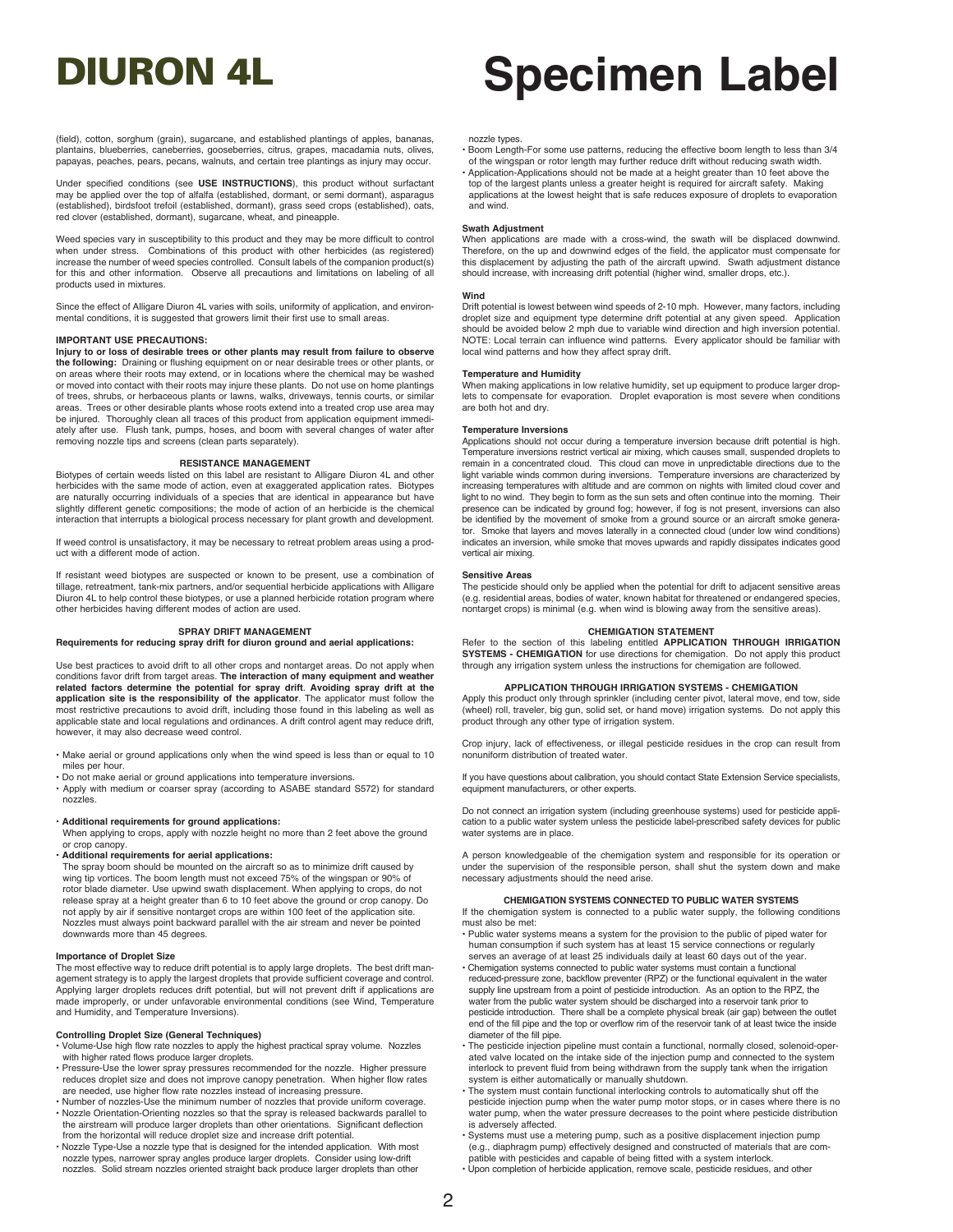foreign matter from the supply tank and entire injector system. Flush thoroughly with clean water

#### **SPRINKLER CHEMIGATION**

For sprinkler irrigation, meter Alligare Diuron 4L at a continuous uniform rate during the entire irrigation period. Continuous agitation of the pesticide supply tank for the duration of the application period is recommended.

To apply a pesticide using sprinkler chemigation, the chemigation system must meet the following specifications:

- The system must contain a functional check valve, vacuum relief valve, and low-pressure drain appropriately located on the irrigation pipeline to prevent water source contamination from backflow.
- The pesticide injection pipeline must contain a functional, automatic, quick-closing check valve to prevent the flow of fluid back toward the injection pump.
- The pesticide injection pipeline must also contain a functional, normally closed, solenoid-operated valve located on the intake side of the injection pump and connected to the system interlock to prevent fluid from being withdrawn from the supply tank when the irrigation system is either automatically or manually shut down.
- The system must contain functional interlocking controls to automatically shut off the pesticide injection pump when the water pump motor stops.
- The irrigation line or water pump must include a functional pressure switch, which will stop the water pump motor when the water pressure decreases to the point where pesticide
- distribution is adversely affected. Systems must use a metering pump, such as a positive displacement injection pump (e.g., diaphragm pump) effectively designed and constructed of materials that are compatible with pesticides and capable of being fitted with a system interlock.
- Do not apply when wind speed favors drift beyond the area intended for treatment.

#### **SELECTIVE USE IN CROPS**

**PREEMERGENCE USE (Germinating Weeds):** Alligare Diuron 4L at specified rates controls annual weeds and grasses such as:

**0.6 to 0.8 quart/A** Barnyardgrass (Watergrass) **Crabgrass Lambsquarters** Pigweed Purslane Ragweed

#### **1.2 to 1.6 quarts/A**

Annual Bluegrass Annual Sweet Vernalgrass Annual Groundcherry Annual Morningglory Chickweed Corn Spurry Dogfennel Fiddleneck (Amsinckia) Foxtail Gromwell Knawel Pennycress Rattail Fescue Red Sprangletop **Shepherdspurse** Tansymustard Velvetgrass Wild Buckwheat Wild Lettuce Wild Mustard

**1.6 to 4.8 quarts/A**

Ageratum Annual Lovegrass Annual Ryegrass Annual Smartweed Annual Sowthistle Corn Speedwell Dayflower Flora's Paintbrush Hawksbeard Horseweed Johnsongrass (Seedling) Kochia Kyllinger (Kyllinga) Marigold Mexican Clover **Orchardgrass** Peppergrass Pineappleweed Pokeweed Rabbit Tobacco Rice Grass Sandbur Spanishneedles Velvetleaf (Buttonweed) Wild Radish

**Partial Control: 0.8 quart/A** Cocklebur Morningglory, Annual Prickly Sida (Teaweed) Sesbania Sicklepod

**3.2 quarts/A** Horsenettle **Quackgrass** 

**6.4 to 8.0 quarts/A** Guineagrass Maidencane Pangolagrass

#### **APPLICATION DIRECTIONS**

**AERIAL APPLICATION:** For alfalfa, barley (winter), cotton (preplant or preemergence only), grass seed crops (PNW only), sugarcane, wheat (winter) and rights-of-way, application may be made by aircraft in a minimum of 3 gallons of water per acre unless otherwise noted. Avoid overlapping of spray swath and avoid application under conditions where excessive drift may occur. Where land is bedded, make application parallel to rows.

**GROUND APPLICATION:** Use a boom power sprayer properly calibrated to a constant speed and rate of delivery. Openings in screens should be 50 mesh or larger. Continuous agitation in the spray tank is required to keep the material in suspension. Agitate by mechanical or hydraulic means. If by-pass or return line is used, it should terminate at bottom of tank. Avoid overlapping and shut off spray booms while starting, turning, slowing, or stopping or injury to crop may result.

**PREEMERGENCE:** For preemergence application, use sufficient spray volume and pressure to uniformly distribute the spray solution over treated soil. Preemergence weed control will be reduced on high organic matter soils such as peat or muck.

**POSTEMERGENCE:** For postemergence application, use sufficient spray volume and pres-sure for thorough coverage of weed foliage. For selective applications and applications near sensitive crops, use low spray pressure to keep spray drift to a minimum. This product at specified rates controls seedling annual weeds such as annual morningglory, barnyardgrass (watergrass), crabgrass, crowfoot, goosegrass, pigweed, and purslane. Addition of a surfactant to the spray (where specified) increases contact effects of Alligare Diuron 4L. Best results are obtained on succulent weeds growing under conditions of high humidity and temperatures over 70°F or higher.

**SPRAY PREPARATION:** Mix proper amount of this product into necessary volume of water. Where use of surfactant is specified, dilute with ten parts of water and add as last ingredient to nearly full spray tank.

**TANK MIXTURES:** This product may be tank mixed with other herbicides and/or adjuvants registered for crop or noncrop use in this label. Refer to the label of the tank mix product(s) for any additional use instructions or restrictions.

**REPLANTING:** Unless otherwise directed, do not replant treated areas to any crop within 2 years after last application as injury to subsequent crops may result. **Note:** for crops grown in the arid west, reductions in normal irrigation practices for the crop in production or a summer fallow period without supplemental irrigation may require the crop rotation intervals to be extended.

When such conditions occur, a field bioassay should be completed prior to planting any desired crop. A successful bioassay means growing to maturity a test strip of the crops intended for production. The test crops strip should cross the entire field including knolls, low areas, and areas where any berms were located. The results of this bioassay may require the rotation intervals to be extended.

**RATES:** All rates of Alligare Diuron 4L are expressed as broadcast rates. Where band applications are specified, use proportionately less. For example, use 1/3 of the broadcast rate when treating a 14-inch band where row spacing is 42 inches. Where a range of dosages is given, use the lower rate on coarse-textured soils low in clay or organic matter and the higher rate on the fine-textured soils high in clay or organic matter. For postemergence application, use the lower rate on smaller weeds and the higher rate on the larger weeds.

**SOIL LIMITATIONS:** Crop injury may result from failure to observe the following: Unless otherwise directed, do not use on sand, loamy sand, gravelly soils, or exposed subsoils; nor on pecans where organic matter is less than 0.5%; nor on alfalfa, apples, artichokes, barley (winter), citrus, cotton, grapes, oats, olives, papayas, peaches, pears, sorghum, sugarcane, walnuts, and winter wheat where organic matter is less than 1%; nor on blueberries, birdsfoot trefoil, caneberries, gooseberries, macadamia nuts, and peppermint where organic matter is less than 2%.

**FIELD CROPS (see SOIL LIMITATIONS):** A good seedbed must be prepared before premergence use of this product as crop injury may result if application is made to ground which is cloddy or compacted resulting in improperly planted seed. Plant seed to depth specified. Unless otherwise directed, the surface of the soil should not be cultivated or disturbed after application of Alligare Diuron 4L and before emergence of the crop as weed control may be reduced and crop injury may result. However, if moisture is insufficient to activate the herbicide, a shallow cultivation (rotary hoe preferred) should be made after emergence of crops while weeds are small enough to be controlled by mechanical means.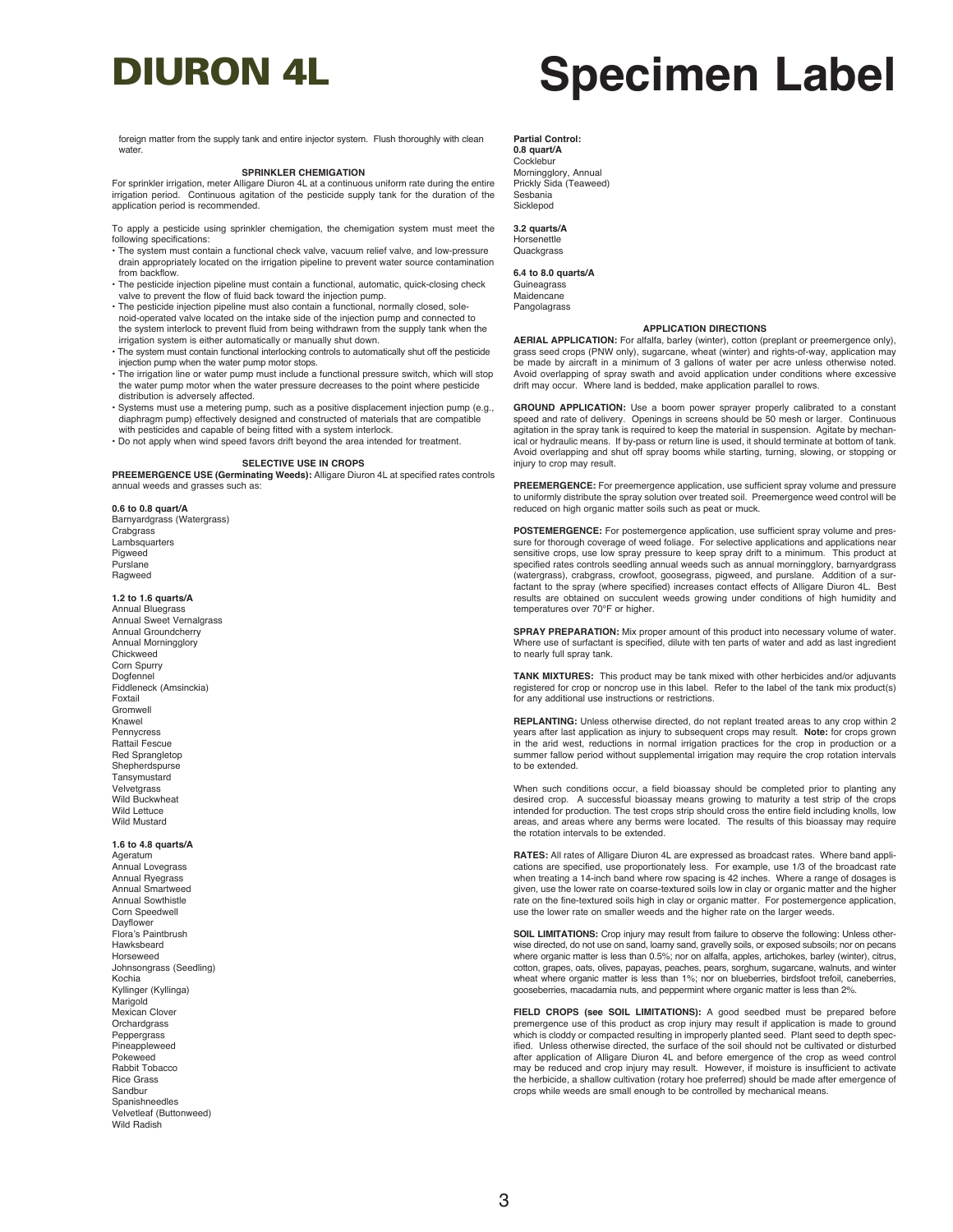**FRUIT AND NUT CROPS: (see SOIL LIMITATIONS)** Unless otherwise directed, make a single application per year as a directed spray, avoiding contact of foliage and fruit with spray or drift. Do not graze livestock in treated orchards or groves.

#### **USE INSTRUCTIONS ALFALFA**

Treat only stands established for 1 year or more. Do not apply to seedling alfalfa nor to alfalfa/ grass mixtures. Do not apply to alfalfa under stress from disease, insect damage, shallow root penetration (such as on shallow hard pans), alkali spots, nor to flooded fields as crop injury may result. Do not spray on snow-covered or frozen ground. In alfalfa, apply this product only once per year. Do not exceed 2.4 quarts per acre per year.

**Arizona, Nevada:** Use 1.2 to 2.4 quarts per acre. Apply in fall after alfalfa becomes dormant but no later than January.

**California (Dormant and Semi-Dormant Varieties):** Use 1.2 to 2.4 quarts per acre. Apply in fall or winter after alfalfa becomes dormant or semi-dormant but before growth begins in the spring. Crop injury may result if application is made to actively growing alfalfa. For best results, apply before weeds have emerged or become established (2 inches in height or diameter). Control of established weeds is improved by applying this product with a suitable contact herbicide registered for such use. Sufficient rainfall for soil activation of Alligare Diuron 4L is unlikely in California after February 1. Treated areas may be replanted to any crop after 1 year from last application if rate does not exceed 1.6 quarts per acre.

**Eastern Colorado, Kansas:** For control of tansymustard, apply 0.8 quart per acre shortly after emergence of mustard in the fall or winter. Use 1.6 quarts per acre if weeds are 2 to 4 inches in height. Alternatively, if other annual weeds are present, apply 1.6 to 2.4 quarts per acre in February or March.

**Idaho, Oregon, Washington:** For control of annual weeds, use 1.2 to 2.4 quarts per acre. Apply in fall after alfalfa becomes dormant but no later than mid-December.

**Other Areas Where Alfalfa Becomes Winter Dormant:** Use 1.2 to 2.4 quarts per acre (1.2 to 1.6 quarts per acre East of Appalachian Mountains). Apply in March or early April but before spring growth begins.

#### **APPLE**

Aerial application is prohibited. Use this product alone or apply as a tank mixture with Sinbar® Herbicide.

Do not apply more than 3.2 quarts per acre per application and no more than 3.2 quarts per acre per year. When using Alligare Diuron 4L in a sequential treatment program, allow a minimum of 90 days between applications. Do not make more than two applications of this product per year.

**Alligare Diuron 4L Alone:** Use only under trees established in the orchard for at least 1 year. Do not treat varieties grafted on full-dwarf root stocks. Apply 3.2 quarts per acre in the spring from March through May. In the Far West, apply 3.2 quarts per acre to small weeds less than 2 inches in height or diameter under dormant trees. Alternatively, treatments to small weeds may be applied at 1.6 quarts per acre postharvest followed by 1.6 quarts per acre prior to bud break.

**Georgia:** Apply 1.6 to 2.4 quarts per acre in the spring. Repeat application in the fall but do not use more than 3.2 quarts per acre per year. Add a surfactant to improve control of small, emerged weeds.

**Alligare Diuron 4L plus Sinbar:** Use only under trees established in the orchard for at least 2 years. Apply either in the spring or after harvest in the fall before weeds emerge or during early seedling stage of weed growth.

#### **RATE PER ACRE**

|                       | 1 to 2% Organic Matter |           |          | More Than 2% Organic Matter |           |      |
|-----------------------|------------------------|-----------|----------|-----------------------------|-----------|------|
|                       | Sinbar<br>Alligare     |           | Alligare |                             | Sinbar    |      |
|                       | Diuron 4L              |           | Lbs.     | Diuron 4L                   |           | Lbs  |
| <b>Soil Texture</b>   | Qts./Acre              |           | Acre     | Qts./Acre                   |           | Acre |
| Sandy Loam            | 0.8                    |           | 1.0      | 1.2                         |           | 1.5  |
| Loam, Silt Loam, Silt | 1.2                    | $\ddot{}$ | 1.5      | 1.6                         |           | 2.0  |
| Clay Loam, Clay       | 1.6                    | $\ddot{}$ | 2.0      | 1.6                         | $\ddot{}$ | 2.0  |

Where crop is grown under furrow irrigation or under raised-berm flood irrigation (trees 4 to 6 inches above waterline), apply only as a band treatment. Do not treat trees planted in the bottom of irrigation furrows, nor trees grown under flat flood or basin irrigation, as injury to trees may result. Where complete weed control to harvest is desired, additional weed control measures may be required during the growing season.

#### **ARTICHOKE**

**California:** Apply 1.6 to 3.2 quarts per acre in late fall or early winter after the last cultivation. Apply before weeds germinate or to emerging seedlings. Direct spray to cover the area between the rows and at the base of artichoke plants keeping contact with crop plants at a minimum.

#### **ASPARAGUS**

#### Aerial application is prohibited.

Aerial application is prohibited.

Apply as a band or broadcast treatment. Do not apply to young plants during the first growing season (except as noted below), nor to newly seeded asparagus, nor on plants with exposed roots as severe injury may result. Preemergence weed control will be reduced on soils with greater than 5% organic matter.

## DIURON 4L **Specimen Label**

**Established Plantings:** On light soils and other soils low in clay or organic matter, apply 0.8 to 1.6 quarts per acre. On soils high in clay or organic matter, use 1.6 to 3.2 quarts per acre. Two applications may be used. The first application should be made before weeds become established but no earlier than 4 weeks before spear emergence and no later than the early cutting period. If weeds are controlled into the cutting period by cultural practices, application may be delayed until immediately after the last cultivation. A second application may be made immediately following completion of harvest provided rainfall is expected. When two applications are used in one season, do not exceed 2.4 quarts per acre per application. In Washington (irrigated crop), apply a single treatment of 3.2 quarts per acre. If treatment is delayed until late winter or early spring, incorporation of the chemical in the top 1 to 2 inches of soil may substitute for lack of rain to activate the herbicide.

**Newly Planted Crowns (San Joaquin Delta, California):** Make a single treatment of 1.6 to 3.2 quarts per acre on soils high in clay or organic matter. Use the lower rate on clay loams and the higher rate on peat soils. Do not use on soils containing less than 2% organic matter. Soil must be settled by rainfall or irrigation prior to treatment. Do not treat crowns planted to a depth of less than 2 inches.

#### **BANANA AND PLANTAIN** Aerial application is prohibited.

**New Plantings:** To control annual weeds, apply 1.2 to 2.4 quarts per acre after planting but before weed or crop emergence. Do not apply to loose soil directly over the planting material.

**Established Plantings:** For control of annuals and for top-kill of perennials such as bermudagrass, birdseed grass, and guineagrass, apply 2.4 to 4.8 quarts per acre plus surfactant. Avoid contact of banana and plantain plants with spray or drift as injury may result. When tall, dense weed growth is present, remove weed growth before application. If application is made to soil free of weeds, omit surfactant from the spray mixture. Repeat treatment as needed. Apply at 6-week intervals or longer for a maximum of 9.6 quarts of Alligare Diuron 4L per acre (broadcast basis) in 12 months.

Do not replant treated area to any crop within 2 years after last application as injury to subsequent crops may result. Exception; sugarcane or pineapple may be planted after 1 year.

#### **BARLEY (WINTER)**

**Western Oregon, Western Washington:** For drill planted barley, make a single application of 1.2 to 1.6 quarts per acre as soon as possible after planting but before emergence of barley.

Do not replant treated areas to any crop within 1 year after last application as injury to subsequent crops may result.

#### **BERMUDAGRASS PASTURES (Newly-Sprigged)** Aerial application is prohibited.

Apply 0.8 to 2.4 quarts after planting and before emergence of Bermudagrass or weeds. Alternatively, for control of emerged annual weeds up to 4 inches in height, apply 0.4 to 0.8 quart per acre; add a surfactant per 25 gallons of spray. If bermudagrass has emerged at time of treatment, temporary burn of exposed plant parts may occur. Plant sprigs (stolens) 2 inches deep in a well-prepared seedbed. Do not treat areas where sprigs are planted less than 2 inches deep as crop injury may result. Do not graze or feed foliage from treated areas to livestock within 70 days after application.

#### **BIRDSFOOT TREFOIL (LOTUS)**

Aerial application is prohibited.

**Western Oregon:** Treat only stands established for at least 1 year. Do not apply to seedling trefoil as injury may result. Make a single application of 1.6 quarts per acre when trefoil is dormant (October 15 to December 15). Do not replant treated areas to any crop within 1 year after last application as injury to subsequent crops may result.

#### **BLUEBERRY, CANEBERRY, GOOSEBERRY**

Aerial application is prohibited.

Use only in fields which have been established for at least 1 year. Do not apply to berries interplanted with fruit trees. Do not apply to plants where roots are exposed as injury may result. Apply as a band treatment at base of canes or bushes. For spring application, apply before germination and growth of annual weeds.

#### **Arkansas, Florida, Georgia, Mississippi, Missouri, New Hampshire, North Carolina, South Carolina-**

**Blueberry:** Apply 1.2 to 1.6 quarts per acre in the spring and repeat treatment after harvest in the fall. Add a surfactant to improve control of small, emerged weeds.

**California-Blackberry, Boysenberry, Dewberry, Loganberry, Raspberry:** For control of winter annual weeds, apply 1.6 quarts per acre in October or November. Repeat at the same rate in late spring to control summer annuals. A single application of 2.4 quarts per acre in January or February will control annual weeds in some areas, but the separate fall and spring schedule is preferred.

**Indiana, Michigan, Ohio-Blueberry:** Apply 1.6 to 3.2 quarts per acre in late spring. Alternatively, apply 1.6 quarts per acre in the fall and repeat at the same rate in the spring.

**Indiana, Michigan, Ohio-Raspberry:** Apply 2.4 quarts per acre in late spring.

**Maine, Massachusetts-Blueberry:** Apply 1.6 quarts per acre in late spring.

**Maryland, New Jersey-Blueberry:** For control of winter annual weeds, apply 1.6 quarts per acre from October to December, or make a single application of 2.0 quarts per acre in early to mid-spring.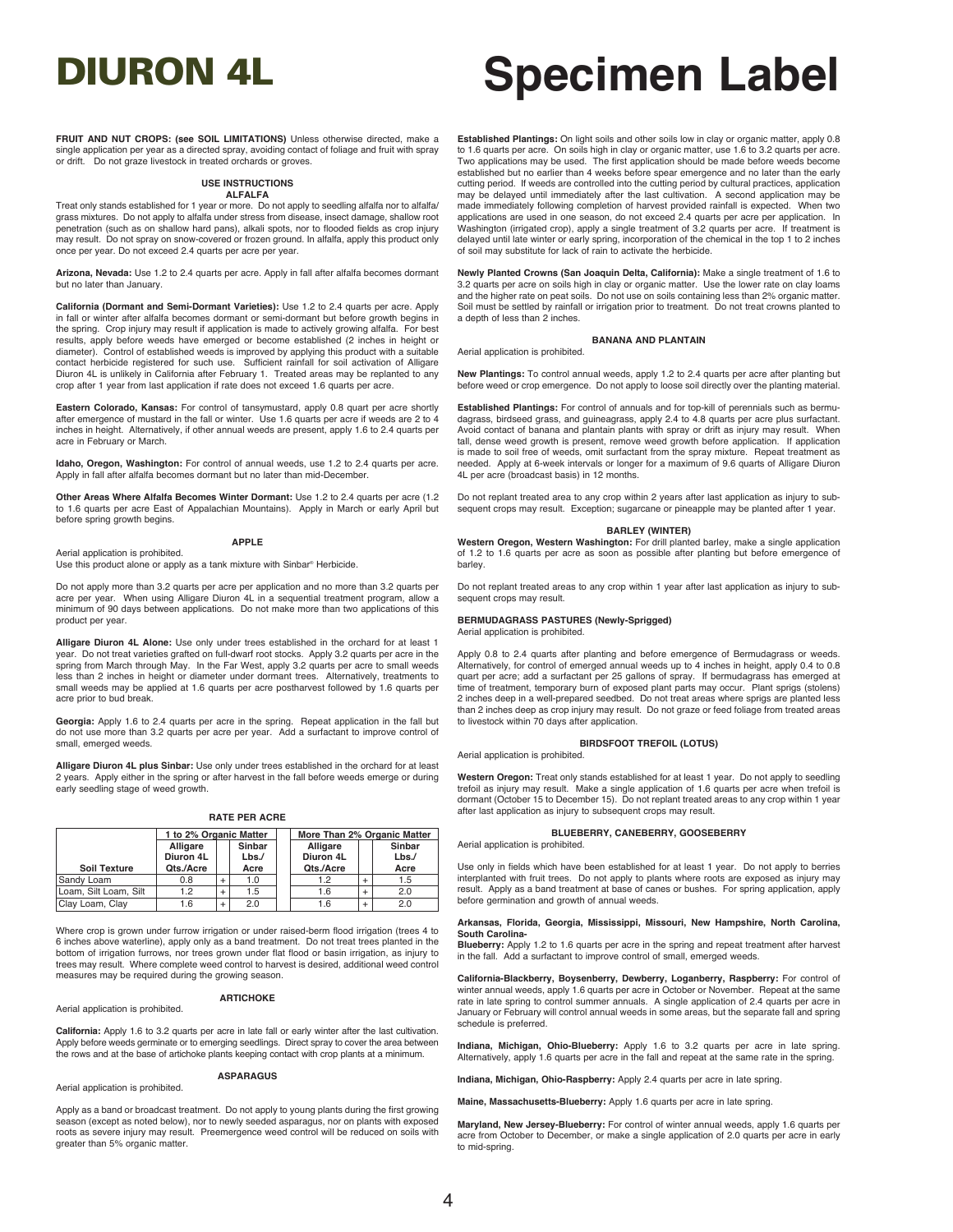**Western Oregon, Western Washington-Blueberry, Caneberry, Gooseberry:** For control of winter annual weeds, apply 1.6 quarts per acre in October or November. Repeat at the same rate in late spring to control summer annual weeds. A single application of 2.4 quarts per acre in January or February will control both winter and summer annual weeds in some areas, but the separate fall and spring schedule is preferred.

#### **CITRUS**

Time application as indicated for specific areas. However, application may be made any time of the year where sprinkler or flood irrigation can be timed to activate the herbicide. Established perennial weeds require other special control procedures.

This product may be applied in citrus in combination with registered paraquat and glyphosate formulations. Read and follow specific label instructions, precautions, and restrictions on the label of the tank mix partner when applying this product in combination with other products.

Note: For citrus trees four or less years of age:

Aerial application is prohibited.

- Make a maximum of two applications per year.
- Where this product is used in a sequential treatment program, allow a minimum of 60 days between applications.

For citrus trees four or more years of age:

• Make a maximum of two applications per year. • When this product is used in a sequential treatment program, allow a minimum of 80 days between applications.

**Arizona (except Yuma area), California (except Imperial and Coachella Valleys):** Apply 2.4 to 3.2 quarts per acre shortly after grove has been laid up in final form (nontillage program) in late fall or early winter. Alternatively, apply 1.6 quarts per acre in October or November and repeat at the same rate in March or April. Subsequent annual applications of 1.6 to 2.4 quarts per acre will usually give adequate weed control.

Do not use more than 3.2 quarts per treated acre in any one application. Do not apply more than 6.4 quarts per treated acre per year. This amount corresponds to 6.4 pounds of diuron,<br>the active ingredient in Alligare Diuron 4L. The maximum allowable use rate for diuron is 6.4 pounds per treated acre per year inclusive of all diuron formulations used within one year.

**Florida:** Use only as a band application. Do not use "Trunk to Trunk". **East Coast/Flatwoods Areas-(low permeable soils)**

Apply from 1.6 quarts per acre to a maximum of 6.4 quarts per acre for control of annual broadleaf weeds and annual grasses. Addition of an approved surfactant will improve control of emerged weeds.

Do not use more than 6.4 quarts per treated acre in any one application.

Do not apply more than 6.4 quarts per treated acre per year. This amount corresponds to 6.4 pounds of active ingredient.

The maximum allowable use rate for diuron is 6.4 pounds active ingredient per treated acre per year inclusive of all diuron formulations used within one year.

### **Ridge Areas-except Highland Co. (highly permeable soils)**

Apply from 1.6 quarts per acre to a maximum of 3.2 quarts per acre for control of annual broadleaf weeds and annual grasses. Addition of an approved surfactant will improve control of emerged weeds. Do not use more than 3.2 quarts per treated acre in any one application.

Do not apply more than 6.4 quarts per treated acre per year. This amount corresponds to 6.4 pounds of active ingredient.

The maximum allowable use rate for diuron is 6.4 pounds active ingredient per treated acre per year inclusive of all diuron formulations used within one year.

#### **Ridge Areas-Highland Co. (highly permeable soils)**

Apply from 1.6 quarts per acre to a maximum of 3.2 quarts per acre for control of annual broadleaf weeds and annual grasses. Addition of an approved surfactant will improve control of emerged weeds. Do not use more than 3.2 quarts per treated acre in any one application.

Do not apply more than 4.8 quarts per treated acre per year. This amount corresponds to 4.8 pounds of active ingredient.

The maximum allowable use rate for diuron is 4.8 pounds active ingredient per treated acre per year inclusive of all diuron formulations used within one year.

Do not use at less than 60-day intervals.

**Puerto Rico:** Make a single application of 3.2 quarts per acre or apply 2.4 to 3.2 quarts per acre followed by the same rate 4 to 6 months later. On bearing citrus, apply anytime when seasonal rains are expected. On nonbearing trees, apply when winter banks are pulled down. Do not use more than 3.2 quarts per treated acre in any one application. Do not apply more than 6.4 quarts per treated acre per year. This amount corresponds to 6.4 pounds of diuron,<br>the active ingredient in Alligare Diuron 4L. The maximum allowable use rate for diuron is 6.4 pounds per treated acre per year inclusive of all diuron formulations used within one year.

**Texas:** Apply 1.6 to 3.2 quarts per acre for annual weeds. Use 3.2 quarts per acre for control of seedling johnsongrass. Spring treatments give best results. Well-established weeds should be eliminated by cultivation prior to treatment.

Do not use more than 3.2 quarts per treated acre in any one application. Do not apply more than 6.4 quarts per treated acre per year. This amount corresponds to 6.4 pounds of diuron, the active ingredient in Alligare Diuron 4L. The maximum allowable use rate for diuron is 6.4 pounds per treated acre per year inclusive of all diuron formulations used within one year.

## DIURON 4L **Specimen Label**

Aerial application is prohibited.

**CORN (FIELD)**

**Postemergence:** Make a single application of 0.6 quart per acre in combination with non-pressure nitrogen solution. If nitrogen solution is not used, apply 0.8 quart per acre with surfactant. Apply as directed spray when corn is at least 20 inches high and weeds are no taller than 3 inches.

#### **DO NOT APPLY OVER TOP OF CORN.**

Do not replant to any crop within 1 year after last application as injury to subsequent crops may result. Exception: cotton, corn, and grain sorghum may be planted the spring following treatment.

**Preemergence-Arkansas, Louisiana, Mississippi, Tennessee:** Make a single application of 0.5 to 0.8 quart per acre as a broadcast or band treatment after planting but before corn emerges. Plant corn at least 1.5 inches deep. Do not replant treated areas to crops other<br>than corn or cotton within 4 months following band treatment and 6 months following broadcast treatment as injury to subsequent crops may result.

#### **Preplant-Louisiana:**

**Use Precautions:** Do not apply to sand or loamy sand soils. Do not use on soils with less than 1% organic matter as crop injury may result. Plant corn at least 1.5 inches deep. Do not spray over the top of corn plants.

This product may be used for burndown of existing annual weeds and residual control of weeds prior to planting field corn. **Do not use on sweet corn.** Complete any planned tillage prior to application. Apply herbicide treatments before weeds germinate or before weed seedlings are more than 2 inches tall. If weeds are emerged prior to application, add a non-ionic surfactant. Tillage following application should be avoided to prevent incorporation of the herbicide into the corn seed germination zone, which may result in crop injury. Dragging treated soil from beds will concentrate the herbicide in middles and reduce residual weed control on beds.

Apply 1.0 to 1.6 pints per acre from 15 to 45 days prior to anticipated planting. Refer to the table below for use rates in preplant applications. Do not exceed suggested use rates for individual soil textures shown in the table below. If less than the maximum rate of application for a soil is applied preplant, subsequent preemergence applications of this product may be made. However, the total combined application rate of this product applied preplant and preemergence may not exceed the maximum suggested use rate for either application method.

#### **Alligare Diuron 4L Alone:**

| Soil Texture                                            | Rate/Acre  |
|---------------------------------------------------------|------------|
| Sandy Loam, Loam, Silt Loam, Silt                       | $1.0$ pt.  |
| Sandy Clay Loam, Clay Loam, Silty Clay Loam, Sandy Clay | $1.3$ pts. |
| Silty Clay, Clay                                        | $1.6$ pts. |

The risk of injury from preplant applications of this product is reduced where substantial rainfall (greater than 0.5 inches) occurs between application and planting.

**Preplant Tank Mixing:** When emerged weeds taller than 2 inches or weeds not listed on this label are present, Alligare Diuron 4L may be tank mixed with other products labeled for preplant applications in corn including Glyphosate Original, Gramoxone® Extra, Roundup® Ultra, and Touchdown®. The addition of dry spray grade ammonium sulfate at the rate of 2.0% w/w (17 pounds per 100 gallons finished spray solution) is suggested to enhance performance of Alligare Diuron 4L plus glyphosate tank mixes.

**Replanting:** Only cotton and corn may be replanted within 6 months of preplant applications of this product. To avoid crop injury following replanting, avoid disturbing the original bed.

#### **COTTON**

**Use Precautions:** During a single crop season, do not exceed the following amount of Alligare Diuron 4L per acre as injury to subsequent crops may result; 0.8 quart on sandy loam, 1.5 quarts on clay loam, and 2.2 quarts on clay. Do not make more than 3 applications of this product per year.

### **DO NOT SPRAY OVER THE TOP OF COTTON PLANTS.**

Do not apply to sand or loamy sand soils except as noted below.

Do not use on soils with less than 1% organic matter as crop injury may result.

Seedling disease may weaken plants and increase the possibility of injury from the use of trifluralin products followed by Alligare Diuron 4L. These treatments should be used only in conjunction with a standard fungicide seed treatment plus a good supplemental soil fungicide program such as captan-PCNB mixture.

## **Do not use this product in preplant or preemergence applications where soil-applied organophosphate insecticides are used due to potential for severe cotton injury and possible stand loss.**

Do not allow livestock to graze treated cotton.

**Note:** When using this product in a sequential treatment program, allow a minimum of 21 days between applications.

#### **PREPLANT**

**Arizona, California:** Use this product alone or apply as a separate operation following preplant broadcast treatment with trifluralin products (incorporated according to directions on the trifluralin product label). Apply Alligare Diuron 4L as a broadcast spray after beds are formed, pre-irrigated, and final seedbeds prepared. Prior to planting, drag-off the tops of the beds and plant in moist soil not treated with this product. Treated soil is returned to the bed after planting when irrigation furrows are reformed after cotton has emerged. If more than two furrowing-out operations are performed prior to lay-by, or deep furrows are made early, weed control may be reduced in furrow bottoms.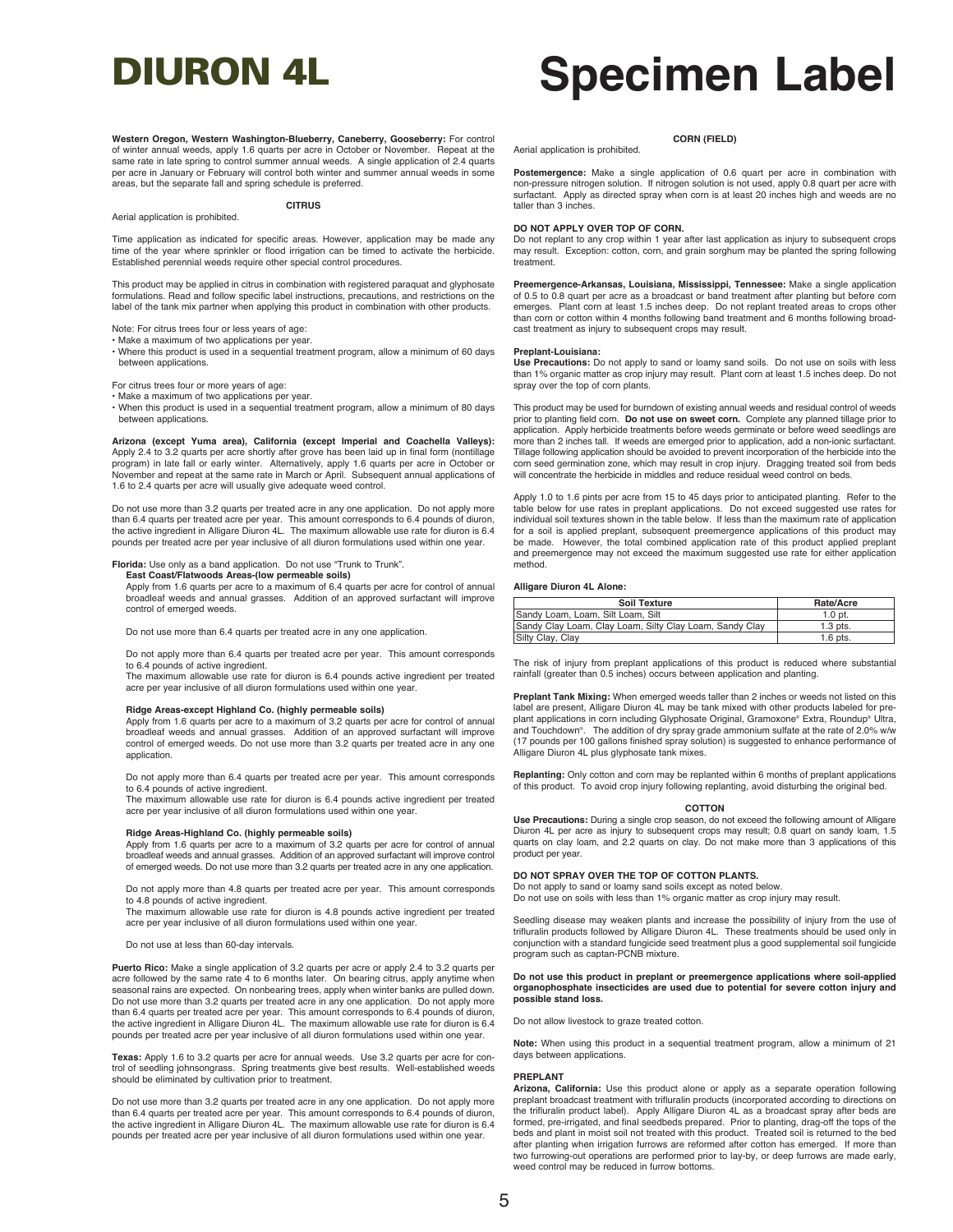**Alligare Diuron 4L Alone:** Apply 0.8 to 1.6 quarts per acre.

**Alligare Diuron 4L following trifluralin products:**

|                                                               | <b>RATE/ACRE</b> |                       |
|---------------------------------------------------------------|------------------|-----------------------|
|                                                               | Trifluralin      | Alligare              |
| <b>Soil Texture</b>                                           | products         | Diuron 4L             |
| Sandy Loam, Loam, Silt Loam, Silt                             | 1 pint           | $\vert$ 0.5-0.8 quart |
| Sandy Clay Loam, Clay Loam, Silty Clay Loam, Sandy Clay, Clay | 1.5 pints        | $\vert$ 0.8-1.0 quart |

#### **PREPLANT**

**Except Arizona, California:** Use this product for burndown of existing annual weeds and residual control of weeds prior to planting cotton. Complete any planned tillage prior to application. Apply herbicide treatments before weeds germinate or before weed seedlings are more than 2 inches tall. If weeds are emerged prior to application, use a nonionic surfactant. Tillage following application should be avoided to prevent incorporation of the herbicide into the cotton seed germination zone which may result in crop injury. Dragging treated soil from beds will concentrate the herbicide in middles and reduce residual weed control on the beds.

Apply 0.5 to 1.6 quarts per acre from 15 to 45 days prior to anticipated planting. Refer to the table below for use rates in preplant applications. Do not exceed suggested use rates for individual soil textures shown in the table below. If less than the maximum rate of application for a given soil is applied preplant, subsequent preemergence applications of this product may be made. However, the total combined application rate for Alligare Diuron 4L applied preplant and preemergence may not exceed the maximum suggested use rate for either application method.

#### **Alligare Diuron 4L Alone:**

| <b>Soil Texture</b>                                     | Rate/Acre  |
|---------------------------------------------------------|------------|
| Loamy Sand (Louisiana only)                             | 0.5 quart  |
| Sandy Loam. Loam. Silt Loam. Silt                       | 0.8 quart  |
| Sandy Clay Loam, Clay Loam, Silty Clay Loam, Sandy Clay | 1.0 quart  |
| Silty Clay, Clay                                        | 1.6 quarts |

Preemergence application of herbicides with a similar mode of action to that of diuron following preplant application of this product may result in cotton injury. When preplant applications of this product are followed by preemergence applications of herbicides with a similar mode of action (for example applications of Meturon®, Cotoron®, or other products containing fluometuron), the product containing fluometuron should be used at the minimum rate of application for the soil under consideration in order to reduce potential for crop injury. This is most critical where applications of this product are made less than 30 days preplant, on coarse-textured soils, and on soils low in organic matter. The risk of injury from preplant applications of this product is reduced where substantial rainfall (greater than 0.5 inches) occurs between application and planting. Read and follow any additional precautions on this label when using this product for preplant weed control in cotton.

**PREPLANT TANK MIXES:** When emerged weeds taller than 2 inches or weeds not listed on this label are present, Alligare Diuron 4L may be tank mixed with other products registered for preplant applications in cotton. The addition of dry spray grade ammonium sulfate at the rate of 2.0% w/w (17 lbs. per 100 gallons finished spray solution) is suggested to enhance performance of Alligare Diuron 4L plus glyphosate tank mixes.

**REPLANTING:** Only cotton and corn may be planted within 6 months of preplant applications of this product. To avoid crop injury following replanting, avoid disturbing the original bed.

#### **PREEMERGENCE**

**Except Arizona, California:** Use this product alone or apply as a separate operation following preplant treatment with trifluralin products. Apply this product after planting but before cotton emerges.

Do not treat cotton in deep furrows as crop injury may result.

Use only where cotton is planted on flat or raised seedbeds. Shallow incorporation (no deeper than 0.25 inch) with a rotary hoe or similar equipment following planting usually improves results, especially during dry weather. A wide press wheel should be used on the planter to provide a level seedbed for subsequent early season postemergence treatments. If moisture is insufficient to activate this product or if soil becomes crusted before crop emerges, a shallow rotary hoeing (no deeper than 0.25 inch) should be made before weeds become established. This product should not be applied preemergence following application of the maximum rate for a given soil applied preplant. If less than the maximum rate is used preplant, additional Alligare Diuron 4L may be applied preemergence. However, the total amount of this product applied preplant and preemergence must not exceed the maximum suggested use rate for either preplant or preemergence applications.

**Alligare Diuron 4L Alone:** Make a single application as a broadcast or band spray, using the<br>following broadcast rates. Use proportionately less for band treatment.

| Soil Texture                                            | Rate/Acre  |
|---------------------------------------------------------|------------|
| Sandy Loam, Loam, Silt Loam, Silt                       | 0.8 quart  |
| Sandy Clay Loam, Clay Loam, Silty Clay Loam, Sandy Clay | 1.0 quart  |
| Silty Clay, Clay                                        | 1.6 quarts |

**PREEMERGENCE APPLICATIONS OF ALLIGARE DIURON 4L FOLLOWING TRIFLURALIN PRODUCTS:** Apply trifluralin products prior to planting as a broadcast or band treatment. Incorporate according to the directions on the trifluralin labels. As a separate operation, apply this product after planting but before cotton emerges. Use the following broadcast rates. For band treatment, use proportionately less.

|                                                                              | <b>RATE/ACRE</b>                                            |                   |  |  |
|------------------------------------------------------------------------------|-------------------------------------------------------------|-------------------|--|--|
| Soil Texture                                                                 | <b>Trifluralin</b><br><b>Alligare Diuron 4L</b><br>products |                   |  |  |
| Sandy Loam, Loam, Silt Loam, Silt                                            | 1 pint                                                      | 0.8 quart         |  |  |
| Sandy Clay Loam, Clay Loam, Silty Clay Loam,<br>Sandy Clay, Clay, Silty Clay | 1.5 pints                                                   | 1.0 to 1.6 quarts |  |  |

**POSTEMERGENCE:** Apply this product only as a directed spray to cover weed foliage. Adjust nozzles to minimize contact of cotton leaves with spray or drift or crop injury may result. Applications may also be made in hooded/shielded sprayers.

**EARLY SEASON:** Apply when cotton is at least 6 inches tall and when weeds are not actively growing and do not exceed 2 inches in height. Apply as a band or broadcast treatment at the following rate. Two applications may be made if needed.

| Annual Weed Problem (up to 2 inches tall) | <b>Rate Per Acre</b> |
|-------------------------------------------|----------------------|
| Cotton 6 to 8 inches                      | 0.4 quart            |
| Cotton 8 to 12 inches                     | 0.6 quart            |

For control of seedling perennial grass such as johnsongrass in directed sprays and partial control of nutsedge or when weed growth is under drought stress or over 2 inches in height, add 2.0 to 3.5 pounds active DSMA or 1.65 to 2.0 lbs. active MSMA to above spray mixture. If DSMA or MSMA are used, do not apply after first bloom.

For enhanced weed control in hooded/shielded sprayer applications add MSMA or DSMA as suggested above; or add registered paraquat or glyphosate formulations according to label directions. Consult product labels for specific instructions and precautions for hooded sprayer applications.

**LATE SEASON (LAY-BY):** Apply 0.8 to 1.2 quarts (0.8 to 1.6 quarts in Arizona and California) per acre when cotton is at least 12 inches high (at least 20 inches for Pima S-2). For control of germinating weed seedlings, apply to soil beneath cotton plants and between rows immediately after last cultivation. In irrigated cotton, best weed control is obtained if the field is irrigated within 3 to 4 days after application to thoroughly wet the surface of the ground over the row to carry the herbicide into the root zone of germinating weeds. Alternatively, for control of emerged annual weeds (4 inches or less in height) at lay-by time, make a single application in combination with surfactant or use 0.4 to 0.6 quart per acre plus surfactant and repeat later if needed.

**REPLANTING:** If initial seeding fails to produce a stand, cotton may be replanted in soil treated preemergence with this product alone or following preplant application of trifluralin products. Wherever possible, avoid disturbing original bed. If necessary to rework soil before replanting, use shallow cultivation such as discing. Do not relist nor move soil into the original drill area. Plant seed at least 1 inch deep. Do not retreat field with a second preplant or preemergence application of herbicide during the same crop year as injury to crop may result.

#### **SUBSEQUENT CROPS**

| Alligare Diuron 4L Herbicide<br><b>Type of Application</b> | <b>That May Follow Treated Cotton</b>                                                                                                                                                                                                                                                                                                              |
|------------------------------------------------------------|----------------------------------------------------------------------------------------------------------------------------------------------------------------------------------------------------------------------------------------------------------------------------------------------------------------------------------------------------|
| Band pre or postemergence                                  | Any crop 4 months after last application                                                                                                                                                                                                                                                                                                           |
| gence plus band postemergence                              | Band pre plus postemergence or Cotton, soybeans, corn, or grain sorghums (not sorgos<br>Broadcast preemergence (and or forage sorghums nor grass sorghums) the next spring.<br>preplant) or Broadcast preemer- Do not replant treated areas to any other crop within 1<br>vear after last application as injury to subsequent crops<br>may result. |
| Broadcast postemergence (lay-by)                           | Cotton, corn, grain sorghums (not sorgos or forage)<br>sorghums nor grass sorghums) the next spring. Do not<br>replant treated areas to any other crop within 1 year after<br>last application as injury to subsequent crops may result.                                                                                                           |

For subsequent crops in fields where trifluralin products are used, follow instructions on the trifluralin product label.

### **FILBERTS**

Use Alligare Diuron 4L for control of certain weeds in filbert orchards established for at least 1 year.

Do not apply more than 2.2 quarts per acre per application nor more than 3.2 quarts per acre per year. When using this product in a sequential treatment program, allow a minimum of 150 days between applications. Apply a maximum of two applications per year.

Apply this product as a directed spray avoiding contact on the foliage and fruit with spray or drift. Make an initial treatment of 2.2 quarts per acre in the last fall or early winter after harvest. Repeat annually with 2.2 quarts per acre, or apply 1.6 quarts per acre in October or November after harvest and repeat at the same rate in March or April.

Do not apply when nuts are on the ground.

Do not graze livestock in treated orchards.

Do not use on light sandy soils.

Aerial application is prohibited.

Aerial application is prohibited.

If trees are planted on hillsides, the elimination of weeds and ground cover may cause excessive soil erosion. Under these conditions strip applications of this product (at proportionately lower rates) may be made near the trees or to the tree rows perpendicular to the slope.

#### **GRAPE**

Apply only as a band treatment to established vineyards at least 3 years old. On soils low in clay or organic matter (1 to 2%), severe plant injury may result if heavy rainfall or more than 1 inch of irrigation occurs soon after treatment. This risk must be assumed by the user.

Do not apply more than 4 quarts per acre as a single maximum use rate. Do not apply more than 8 quarts per acre per year. When using this product in a sequential treatment program, allow a minimum of 90 days between applications. Avoid direct or indirect spray contact to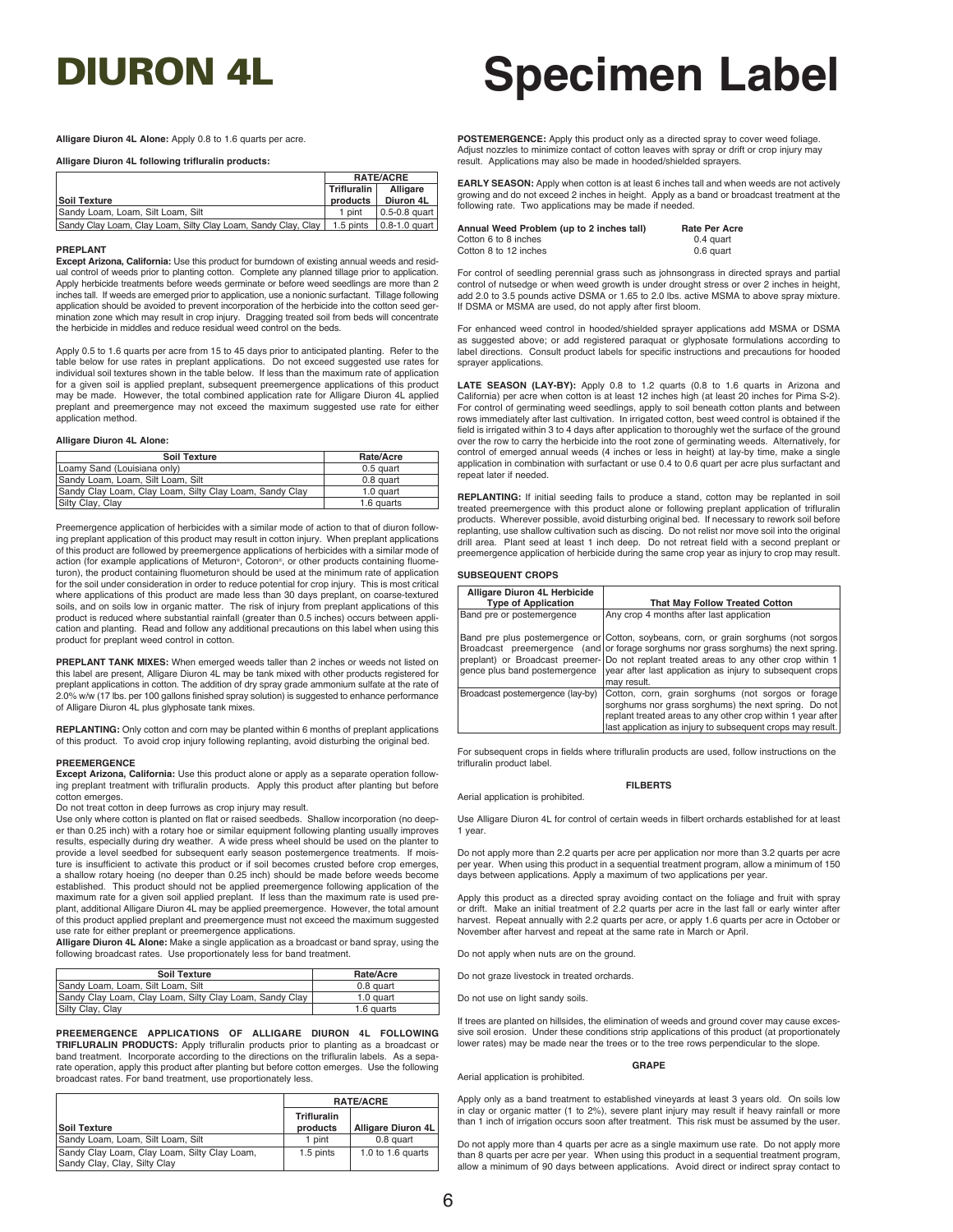foliage and green bark (nonbarked vines with the exception of undesirable suckers). Apply a maximum of two applications per year.

**New York, Pennsylvania-Perennial Grasses:** Use only in established vineyards (at least 4 years old) for spot control of perennial grasses such as orchardgrass, quackgrass, and ryegrass. Apply in the spring as a band treatment to ridged soil (2 to 4 inches high) under trellis at the rate of 6.4 to 8 quarts per acre. Band width should not exceed 30 inches. Do not apply more than once every 4 years. Use only on heavy soil types such as loams, silt loams, clay loams. Do not use in areas where grape roots are shallow or exposed because of high bedrock or poor drainage or erosion as injury to grapevines may result.

**East of the Rocky Mountains:** On soils low in clay or organic matter (1 to 2%), apply 1.6 to 2.4 quarts per acre. On soils high in clay or organic matter, apply 2.4 to 4.8 quarts per acre. Apply in the spring just prior to germination of annual weeds.

**West of the Rocky Mountains:** For best results, apply during the winter months when weeds are less than 2 inches in height or diameter. Rainfall or overhead sprinkler irrigation sufficient to wet the soil to a depth of 2 inches is necessary to activate the herbicide. Abnormally heavy rainfall following application just before spring growth may move the herbicide into the root<br>zone of grapes which could result in injury. For initial treatment, apply 2.4 to 3.2 quarts per<br>acre. Subsequent annual applicat

### **GRASS SEED CROPS**

**(Perennial except where specifically indicated)** Except as noted, apply only to established plantings at least 1 year old.

**Note:** Apply a single application per year at up to 2.4 quarts per acre. May be applied by aerial application in the Pacific Northwest only. Do not make more than one application per year.

**Colorado, Kansas, Missouri, New Mexico, Oklahoma:** On sand bluestem, side oats grama, and switchgrass, apply 1.6 to 2.4 quarts per acre during the dormant period shortly before weed seedlings emerge. Do not apply after crop begins growth in the spring as crop injury may result. In fields where ash residues have accumulated from burning straw, use 2.4 quarts per acre. Spread unburned chaff or straw with a harrow or chopper before application.

**Eastern Oregon, Eastern Washington:** On perennial bluegrass and fescue, apply 0.8 to 2.4 quarts per acre as broadcast in enough diluent to get even distribution. Apply in spring before rapid growth of the crop begins and when the windgrass is still small (1- to 4-leaf). DO NOT use on coarse- (sandy-) textured soils.

**Western Oregon, Western Washington:** On alta fescue, Astoria bentgrass, Highland bentgrass, Kentucky bluegrass (Merion bluegrass), and orchardgrass, apply 1.6 to 2.4 quarts per acre between October 1 and November 15. In fields where ash residues have accumulated from burning straw, use 2.4 quarts per acre. Spread unburned chaff or straw with a harrow or chopper before application. For best results apply as soon as possible after fall rains start. Established weeds beyond the two- to four-leaf stage should be removed prior to treatment.

Well established vigorous stands of spring planted alta fescue, Kentucky bluegrass, and orchardgrass may be treated the following fall provided the crop is planted before April 1 and treatment is not applied before October 15; apply 1.6 quarts per acre.

**Oregon and Washington:** Apply in the fall to perennial ryegrass at the rate of 0.8 to 1.6 quarts per acre and to tall fescue at the rate of 1.6 to 3.2 quarts per acre. Use a sufficient volume of water (a minimum of 25 gallons per acre) for thorough coverage of weed foliage. For best results, make applications at the onset of the fall rains and before weeds have become established (typically October 1 through November 15). Established weeds beyond the 2- to 4-leaf stage should be removed prior to treatment.

Apply only to well established vigorous stands. Do not apply to perennial ryegrass stands less than one year old. Use mechanical agitation and avoid overlap of spray patterns. Weed control efficacy may be reduced in fields where ash residues have accumulated from burning straw.

**Annual Ryegrass for the Creation of Rows:** Apply 0.8 to 1.6 quarts per acre as a directed or shielded spray so the intended crop row area is not treated. These applications should be made where excessive populations of annual ryegrass are anticipated to volunteer from previous crops. Applications can be made as a directed/shielded spray during seeding or after emergence of annual ryegrass. These applications generally will occur between October 1 and January 15. This product is most effective when applied before annual ryegrass volunteer plants have more than 2 leaves. If larger plants are to be treated, addition of a labeled postemergence herbicide will provide more effective control.

Adjust nozzle heights and spacing to allow the establishment of the desired row width (generally about 3 inches) and spacing (generally 9 to 12 inches). Use low pressure nozzles, shielded nozzles, or drop nozzles to reduce spray movement in the intended crop row area.

**Fine Fescue Grass Seed Crops (including chewings, creeping red, and hard fescue types):** For the suppression of rattail fescue, apply 0.8 to 1.6 quarts per acre on soils having at least 1% organic matter. Do not use on sand, loamy sand, gravelly soils, or exposed subsoils.

**Crop Stage and Application Timing:** Use this product on healthy vigorous stands of fine fescue. Alligare Diuron 4L can be applied to stands established at least 1 year or to new plantings that have been established for at least 6 months and have a minimum of eight tillers at time of application.

Apply in the fall before grass weeds are beyond the one- to two-leaf stage and before broadleaf weeds are larger than 1- to 2-inches tall or across. Use the high end of the rate range for large weeds or where weed populations are high.

Approximately ½ to 1 inch of rainfall or sprinkler irrigation is needed to move this product into the weed zone before weeds develop an established root system. Weeds larger than the size indicated or those having a well established root system before this product is properly activated by rainfall/irrigation may not be adequately controlled.

Weed control may be reduced by heavy straw residues or ash from field burning.

**Tank Mixes:** This product can be applied either alone or in a program involving tank mixes with other herbicides and adjuvants. When using a tank mix with other herbicides, use 0.8 to 1.2 quarts per acre unless prior experience indicates it is safe to use higher rates. Tank mixes with other herbicides can increase the risk of crop injury. When using a certain tank mix for the first time, limit use to a small area to determine safety before treating large areas.

#### **Use Precautions:**

Do not replant treated areas to any crop within 2 years of last application as injury to subsequent crops may result.

Do not apply to snow covered or frozen ground as injury to the crop or poor weed control may result.

Do not treat stands lacking in vigor due to poor fertility, environmental stress, insect or disease, or damage from other herbicides.

**New Plantings-Oregon, Idaho, Washington:** For use in newly planted bentgrass, chewings fescue, Kentucky bluegrass, perennial ryegrass, orchardgrass, and tall fescue. During planting operation, spray a suitable brand of activated charcoal as a 1-inch band on soil surface at 15 pounds per acre of crop where row spacing is 20 inches (300 pounds per acre broadcast basis). Mount nozzles to apply directly over seed rows to prevent crop injury. Follow with Alligare Diuron 4L as a single broadcast spray at the rate of 2.0 to 2.4 quarts per acre. Apply as soon as possible after planting but before crops or weeds emerge and before rains or sprinkler irrigation. Fall or spring plantings may be treated. Best results usually occur with early fall plantings. Treatment will not control downy brome or wild oats.

#### **PERENNIAL RYEGRASS, TALL FESCUE, KENTUCKY BLUEGRASS, AND FINE FESCUE (Grown for Seed)**

For control of certain broadleaf weeds and annual grasses apply this product only to well-established vigorous stands of grasses as directed below. Use sufficient water (a minimum of 25 gallons per acre) for thorough coverage of weed foliage. For best results, make application at the onset of fall rains and before weeds become established (typically October 1 through November 15). Weeds beyond the 2- to 4-leaf stage will usually not be controlled. Use higher rates within the range listed when treating larger weeds and heavier weed infestation. Weed control may be reduced where straw or ash residues have accumulated on the soil surface. Lack of moisture to activate the herbicide may reduce weed control. Tank mixtures or sequential treatments with other herbicides may reduce crop tolerance and increase risk of crop injury. When using this product in a tank mix or in a sequential treatment with other herbicides, do not use the maximum rates listed below unless compatibility and the potential for phytotoxicity have been evaluated. Crop tolerance may be reduced and the likelihood of crop injury may increase when crop is under stress caused by weather, diseases, and insects.

**Perennial Ryegrass (Established)(Oregon Only):** Apply 0.8 to 1.6 quarts per acre per season (October 1 through mid-January) to control seedling grasses and broadleaf weeds such as annual bluegrass and others named on this label.

**Tall Fescue (Established)(Oregon Only):** Apply 1.6 to 2.4 quarts per acre per season (October 1 through mid-January) to control seedling grasses and broadleaf weeds such as rattail fescue and others named on this label.

**Kentucky Bluegrass (Established stands east of the Cascade Mountains)(Oregon, Washington Only):** Apply 1.2 to 2.4 quarts per acre per season (October 1 through mid-January) for suppression of rattail fescue and certain other seedling grasses and broadleaf weeds named on this label. Downy brome is not controlled. Do not use on *Poa trivialis* grass seed varieties.

**Fine Fescue (Illahee, Rainier, Chewings, and related varieties including Hard Fescue) (Established stands west of the Cascade Mountains)(Oregon Only):** Apply 0.8 to 1.6 quarts per acre for suppression of rattail fescue and certain other seedling grasses and broadleaf weeds named on this label. Make only 1 application per year. Do not use this product more than two years in succession in the same field.

#### **ESTABLISHED PERENNIAL BLUEGRASS (Grown for Seed)(Washington, Oregon, Idaho)**

Broadcast 0.4 to 1 quart per acre in sufficient diluent to provide even distribution of product for weed suppression. Apply in the spring before rapid growth of bluegrass begins and when windgrass is still small (1- to 4-leaf). Do not use on coarse- (sandy-) textured soils.

#### **MACADAMIA NUT**

Aerial application is prohibited.

Aerial application is prohibited.

Hawaii: Use only under trees established in the orchard for at least 1 year. Apply 1.6 to 4.8 quarts per acre immediately after harvest, preferably before weeds emerge. If weeds have emerged, add surfactant. Retreat as needed but do not exceed 8.0 quarts per acre per year.

#### **OATS**

Do not replant treated areas to any crop within 1 year after last application as injury to subsequent crops may result.

**Drill Planted Spring Oats-Idaho, Eastern Oregon, Eastern Washington:** Use in areas where average annual rainfall exceeds 16 inches. Make a single application of 0.8 to 1.2 quarts per acre after planting either before or after oats emerge but within 6 weeks of planting. Best results are usually obtained when application is made 3 to 4 weeks after planting. Apply before weeds are 3 to 4 inches in height.

**Drill Planted Winter Oats and Mixture with Peas or Vetch-Western Oregon, Western Washington:** Make a single application of 1.2 to 1.6 quarts per acre as soon as possible after planting but before crop emergence.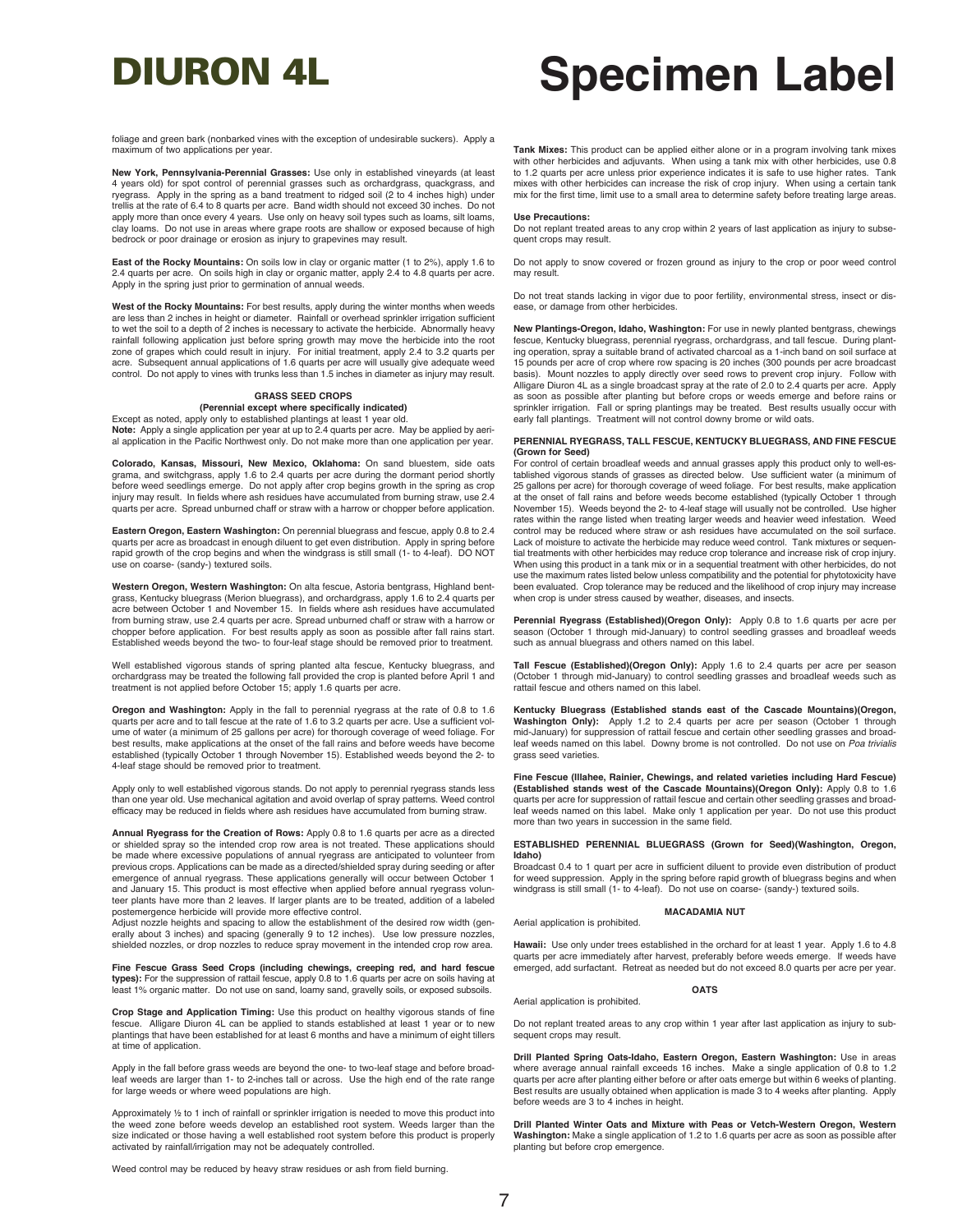### **OLIVE**

### Aerial application is prohibited.

#### **PECAN**

**California:** Use only under trees established in the grove for at least 1 year. Apply 1.6 quarts per acre after the grove has been laid-up in final form in late October or November. Repeat at same rate in March or April. Remove weed growth prior to treatment. **ORNAMENTALS**

#### Aerial application is prohibited.

Aerial application is prohibited.

Refer to **SOIL LIMITATIONS** section of this label for additional directions, precautions, and restrictions.

**Ornamental Bulb Crops (Bulbous Iris, Narcissus)-Western Washington:** Make a single application of 3.2 quarts per acre. Apply after planting but no later than 4 weeks prior to bulb emergence (usually late September or October). Do not replant treated areas to any crop within 1 year after last application as injury to subsequent crops may result.

**Plumosus Fern-Florida:** Hand weed and mow fern, then make a single application of 2.4 quarts per acre within 3 to 5 days. Do not cultivate or disturb soil after application as crop injury may result. Treat only established stands at least 1 year old.

#### **PAPAYA**

#### Aerial application is prohibited.

Aerial application is prohibited.

Use only under trees established in the orchard for at least 1 year. Apply 2.0 to 4.0 quarts per acre, preferably before weeds emerge. If weeds have emerged, add a surfactant.

In Hawaii only, for control of weeds in orchards less than one year old, use as a post-plant treatment between rows. Use only in orchards that are lined with mulch paper in the crop row. Apply preemergent or postemergent in sufficient gallonage for wetting of weeds and soil. Spray up to mulch paper only. Do not apply more than 4.0 quarts per acre per year. Do not allow spray to contact papaya foliage or other desirable vegetation. Do not graze livestock in treated areas.

## **PEAS (Austrian Field)**

**Western Oregon:** Use this product for selective control of certain weeds in Austrian field peas.

Apply 1.2 to 1.6 quarts of this product per acre as a broadcast spray with air or ground equipment as soon as possible after planting but before crop emerges for control of weeds such as chickweed, sheperdspurse, wild mustard, fiddleneck, lambsquarters, pigweed, and annual bluegrass. Use lower rate on coarse-textured soils and higher rate on fine-textured soils.

Do not use this product on sand, sandy loam, gravelly soils, or exposed subsoils or on soils having less than 1% organic matter as crop injury may result. Do not replant treated area to another crop within 1 year of application. Crop injury may result if severe winter stress or disease or insect damage to the crop follows application.

**PEACH**

#### Aerial application is prohibited.

Aerial application is prohibited.

This product may be applied alone or as a tank mix with Sinbar.

Where crop is grown under furrow irrigation or under raised-berm flood irrigation (trees 4 to 6 inches above waterline), apply only as a band treatment. Do not treat trees planted in the bottom of irrigation furrows nor trees grown under flat flood or basin irrigation as injury to trees may result. Where complete weed control to harvest is desired, additional weed control measures may be required during the growing season.

**Alligare Diuron 4L Alone:** Use only under trees established in the orchard for at least 3 years. Apply 1.6 to 2.2 quarts per acre in the early spring before weeds emerge or during the early seedling stage of weed growth; do not apply more than 2.2 quarts per acre per application in all areas except California. In California, apply 1.6 to 3 quarts per acre; do not apply more than 3 quarts per acre per application. Do not apply within 3 months of harvest. In the Far West, do not apply within 8 months of harvest.

**Georgia:** On trees established for at least 2 years, apply 1.6 to 2.2 quarts per acre in the spring. Repeat application in the fall but do not exceed 4.0 quarts per acre per year. Add surfactant to improve control of small emerged weeds.

**Alligare Diuron 4L plus Sinbar:** Use only under trees established in the orchard for at least 2 years. Apply either in the spring or after harvest in the fall before weeds emerge or during early seedling stage of weed growth.

|                       | <b>RATE/ACRE</b>       |               |           |  |                             |  |        |
|-----------------------|------------------------|---------------|-----------|--|-----------------------------|--|--------|
|                       | 1 to 2% Organic Matter |               |           |  | More Than 2% Organic Matter |  |        |
|                       | Alligare               | <b>Sinbar</b> |           |  | Alligare                    |  | Sinbar |
|                       | Diuron 4L<br>Lbs       |               | Diuron 4L |  | Lbs.                        |  |        |
| <b>Soil Texture</b>   | Qts./Acre              |               | Acre      |  | Qts./Acre                   |  | Acre   |
| Sandy Loam            | 0.8                    | +             | 1.0       |  | 1.2                         |  | 1.5    |
| Loam, Silt Loam, Silt | 1.2                    | $\ddot{}$     | 1.5       |  | 1.6                         |  | 2.0    |
| Clay Loam, Clay       | 1.6                    | $\ddot{}$     | 2.0       |  | 1.6                         |  | 2.0    |

### **PEAR**

Use only under trees established in the orchard for at least 1 year. Do not treat varieties grafted on full-dwarf root stocks. Apply 3.2 quarts per acre in the spring from March through May. In the Far West, apply 3.2 quarts per acre to weeds less than 2 inches in height or diameter under dormant trees. Alternatively, apply to small weeds at 1.6 quarts per acre postharvest followed by 1.6 quarts per acre prior to budbreak.

|                       | <b>RATE/ACRE</b>             |        |            |   |             |  |  |
|-----------------------|------------------------------|--------|------------|---|-------------|--|--|
| <b>Soil Texture</b>   | Alligare Diuron<br>4L Alone* | Sinbar |            |   |             |  |  |
| Sandy Loam            | 1.6 quarts                   |        | 1.2 quarts | ٠ | 1.5 pounds  |  |  |
| Loam, Silt Loam, Silt | 2.4 quarts                   |        | 1.4 quarts | ÷ | 1.75 pounds |  |  |
| Clay Loam, Clay       | 3.2 quarts                   |        | 1.6 quarts |   | 2.0 pounds  |  |  |

\*Use only under trees established in the grove for at least 3 years, and on soils with at least 0.5% organic matter.

Use only under trees established in the grove for at least 1 year, and on soils with at least 1% organic matter.

**Note:** Do not use on eroded areas where subsoil or roots are exposed, nor on trees that are diseased or lacking in vigor, nor on trees planted in irrigation furrows as injury may occur.

#### **PEPPERMINT**

**Washington, Oregon, Idaho:** Apply 0.6 to 0.8 quart per acre on soils having 1 to 2% organic matter. Apply 0.8 to 1.6 quarts per acre on soils having 2.1 to 3.0% organic matter. Apply 1.6 to 2.4 quarts per acre on soils having more than 3.0% organic matter.

**Use Precautions:** Do not apply to stands of mint suffering from stress due to low fertility, drought, winter injury, insects, disease, or damage from other herbicides or other causes.

Do not apply to snow covered or frozen ground as injury to the crop or poor weed control may result.

Do not apply to sand, loamy soil, gravelly soils, or exposed subsoils. Do not apply to soils that have a high salt content and/or high water table or poor drainage that retards mint root development resulting in a shallow root system. Do not apply to soils having less than 1% organic matter.

**Application Timing:** Apply this product to established (at least one year) stands of mint during the late winter dormant period or after flaming in the spring prior to the emergence of new growth. Do not cultivate after application.

If weeds are present at time of application, the use of a surfactant at 0.25% v/v or crop oil concentrate at 1.0% v/v may be used to increase the performance of this product postemergence to weeds.

**Tank Mixes and Sequential Treatments:** This product can be applied either alone or in a program involving tank mixes and/or sequential treatments with other herbicides and adjuvants providing this product is not applied to actively growing mint plants.

When using a tank mix with other herbicides, use the lower end of the Alligare Diuron 4L use rate range unless prior experience indicates it is safe to use higher rates. Tank mixes and sequential treatments with other herbicides can increase the risk of crop injury. When using a certain tank mix or sequential treatment for the first time, limit use to a small area to determine safety before treating large areas.

#### Aerial application is prohibited.

Aerial application is prohibited.

#### **PINEAPPLE**

**Hawaii:** Apply 1.6 to 4.8 quarts per acre as a broadcast spray just before or immediately after planting but prior to weed emergence. Use 1.6 to 3.2 quarts per acre after harvesting the plant crop or ratoon crop (for the first ratoon crop as well as subsequent ratoon crops) but before differentiation. For plant crop only, additional broadcast or interspace applications may be made prior to differentiation at the rate of 1.6 quarts per acre at intervals of not less than 2 months. Additional applications to plant crop may be made as needed to interspace only using 1.6 quarts per acre. Do not apply more than 9.6 quarts per acre as broadcast sprays nor more than 12.8 quarts total per acre per plant crop. Treated areas may be planted to pineapple or sugarcane 1 year after last application.

**Florida:** Apply 3.2 to 5.0 quarts per acre as a broadcast spray just before or immediately after planting but prior to weed emergence. For ratoon crop use 3.2 quarts per acre after harvesting plant crop. For plant crop only, a second and third broadcast or interspace application may be made prior to differentiation at the rate of 1.6 quarts per acre at intervals of not less than 2 months. Additional applications to plant crop may be made as needed to interspace only using 1.6 quarts per acre. Do not apply more than three broadcast sprays (maximum 9.6 quarts per acre) prior to differentiation nor more than 12.8 quarts total per acre per plant crop. Treated areas may be planted to pineapple or sugarcane 1 year after last application.

Puerto Rico: Apply 3.0 to 5.0 quarts per acre as a broadcast spray before or immediately after planting but prior to weed emergence. Preemergence application controls weeds such as pigweed, crotalaria, morningglory, purslane, crabgrass, foxtail, goosegrass, fall panicum, and sourgrass.

**RED CLOVER**

#### Aerial application is prohibited.

**Western Oregon:** Make a single application of 1.6 quarts per acre on established red clover stands at least 9 months old. Apply when red clover is dormant between October 15 to December 15. Do not apply to seedling red clover. Do not replant treated area to any crop within 1 year after last application as injury to subsequent crops may result.

Treatment will control annual weeds such as bluegrass, chickweed, hawksbeard, rattail fescue, ryegrass, and velvetgrass.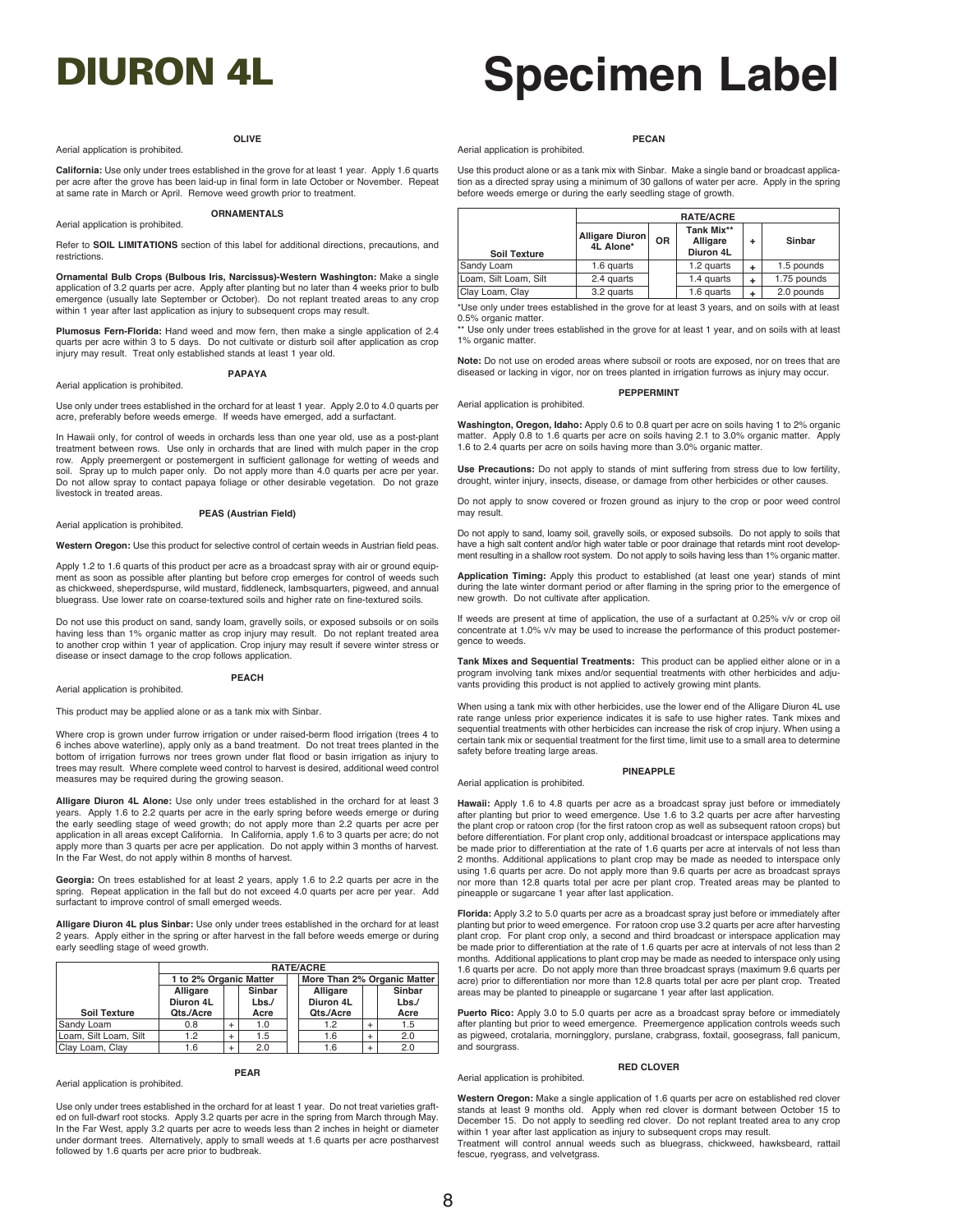#### **SORGHUM (Grain)**

Aerial application is prohibited.

#### **DO NOT SPRAY OVER TOP OF SORGHUM.**

**Southwestern States:** Apply 0.2 to 0.4 quart per acre plus surfactant. Apply as a directed postemergence spray after sorghum is 15 inches tall to control weeds 2 to 4 inches in height. Use lower rate on broadleaf weeds up to 2 inches tall. Use the higher rate on grasses up to 2 inches and broadleaf weeds up to 4 inches tall. When the lower rate is used, a second application may be made if needed. Do not exceed 0.4 quart per acre. Treatment of weeds under drought stress is usually ineffective.

Do not replant treated areas to crops other than cotton or corn within 4 months following band treatment and 6 months following broadcast treatment as injury to subsequent crops may result.

#### **SUGARCANE**

To prevent possible crop injury on new cane varieties, tolerance to this product should be determined prior to adoption as field practice. Do not treat sugarcane growing on thinly covered sub-soils or rocky areas as crop injury may result. Temporary chlorosis and stunting of the crop may result from application over emerged cane. Application over emerged cane should be made only as directed below without the addition of a surfactant or crop oil concentrate. To minimize chlorosis and stunting, use directed postemergence sprays.

**Preemergence-Florida:** For high organic soils, apply 1.6 to 3.2 quarts per acre as a broadcast or band spray prior to weed emergence after planting or after harvesting plant crop (for ratoon crop).

**Postemergence-Florida:** Make one or two applications of 1.6 quarts per acre as needed by directed spray inter-row. Alternatively, for panicum control, make up to three applications of 0.4 to 0.8 quart per acre plus surfactant as a directed spray after cane has emerged but before panicum exceeds 2 inches in height. Adjust nozzles to spray beneath cane plants and between rows to cover weed foliage and to minimize contact of cane leaves with spray or drift. Do not apply more than 4.8 quarts total per acre between planting (or ratooning) and harvest.

Postemergence-Hawaii: Apply 1.6 to 4.8 quarts per acre as a broadcast spray prior to weed emergence after planting or after harvesting plant crop or ratoon crop. Sequential applications of 1.6 to 3 quarts per acre may be made as a broadcast spray over emerged cane or by directed spray inter-row.

If weeds are emerged, add a surfactant to the spray mixture at the rate of 1 to 2 quarts per 100 gallons and apply as a directed spray. Do not apply more than three treatments nor more than 9.6 quarts per acre in Hawaii between planting (or ratooning) and harvest. Treated areas may be replanted to sugarcane or pineapple 1 year after last application.

**Postemergence-Puerto Rico:** Apply 3.2 to 5.0 quarts per acre as a broadcast spray prior to weed emergence after planting or after harvesting plant crop or ratoon crop. A set and third application of 1.6 to 3.2 quarts per acre may be made as a broadcast spray over emerged cane or by directed spray inter-row.

If weeds are emerged, add a surfactant and apply as a directed spray. Do not apply more than 3 treatments nor more than 8 quarts per acre in Puerto Rico between planting (or ratooning) and harvest. Treated areas may be replanted to sugarcane or pineapple 1 year after last application.

**Louisiana, Texas:** Apply 2.4 to 3.0 quarts per acre. This product may be applied as a broad-cast spray after planting and following the harvesting of sugarcane. This product may also be applied broadcast in late winter. Application is best when made prior to weed emergence. This product may be applied as a post-directed spray immediately after the last cultivation. Direct the spray application to the base (no more than 1/3 the plant height) of the sugarcane plants. When small weeds (3 inches or less) are present at application, add a surfactant at 0.25% v/v or crop oil concentrate at 1.0% v/v to the spray mix.

**Use Precautions:** Temporary leaf yellowing may occur following application. Do not apply more than 6 quarts per acre broadcast per year. Use proportionately less for band applications.

### **TREE PLANTINGS**

Aerial application is prohibited.

**Colorado, Montana, Nebraska, North Dakota, South Dakota, Wyoming:** Use only under established plantings 1 year or older of American elm, caragana, cottonwood, Douglas fir, green ash, honeysuckle, Ponderosa pine, red cedar, Russian olive, and Siberian elm. Use 2.0 to 4.0 quarts per acre. Apply as a band 4-feet wide in the tree row (2 feet on each side of row). For example, 1.6 ounces of this product treats 135 feet of tree row (2 feet on each side of row) at the rate of 4.0 quarts per acre. Apply as a directed spray in the early spring before weeds emerge and before trees leaf out. Do not apply to foliage of trees, nor under trees growing in low areas as injury may result.

**Idaho, Oregon, Washington:** Use this product for control of weeds to aid in the establishment of hybrid poplar plantings. Apply at 0.8 to 2.4 quarts per acre depending upon soil texture and organic matter content. Use 0.8 to 1.6 quarts per acre on coarse-textured soils and 1.6 to 2.4 quarts per acre on medium- to fine-textured soils. Do not use on gravelly soils or on any soil having less than 0.5% organic matter as injury to trees may result. **Injury may result from applications to poplar plantings grown on sandy soil with low organic matter with sprinkler irrigation.** When applied in a band, the application rate will be in proportion to the area banded on a per acre basis.

Apply in late winter or early spring as a uniform broadcast spray before or after planting but prior to bud swell or as a directed spray after bud swell. Apply before weeds emerge or after emergence while weeds are small. Some rainfall or water is necessary to move this product into the weed root zone before weeds become well established. If weeds are present at time of treatment, add a surfactant at 1 to 2 quarts per 100 gallons of spray solution.

PREPLANT: Take precautions to prevent treated soil (usually top 1 inch) from coming into contact with roots of trees during the planting process as injury may result.

## DIURON 4L **Specimen Label**

**POST-PLANT (BROADCAST):** It is best to wait until rain or irrigation has settled the soil around the newly planted trees before applying this product. If trees are dormant, a broadcast application can be made.

**POST-PLANT (DIRECTED):** If buds have started to swell, use a directed spray pattern that prevents this product from contact with trees as injury may result. During the growing season (from bud swell to leaf drop), this product may be applied (alone or with tank mix) between tree rows in shielded and directed sprays.

This product can be tank mixed with a glyphosate herbicide preplant and as a directed spray to broaden the spectrum of weeds controlled and improve post-emergence activity. Use 0.8 to 2.4 quarts of this product plus glyphosate herbicide (according to label directions) depending upon soil type and weeds to be controlled. Note: There are several formulations of glyphosate herbicide. Check the glyphosate herbicide label to verify that the intended use as a pre-plant or post-directed spray on hybrid poplar plantations is allowed. Avoid contact of glyphosate herbicide with foliage, green stems, trees, or other desirable vegetation because severe damage or destruction may result.

#### **TRITICALE (Oregon only)** Aerial application is prohibited.

Crop injury may result where severe winter stress, disease, or insect damage follows application. Winter-sensitive varieties may be less tolerant of this product than winter-hardy varieties. Crop injury may result from failure to observe the following: Do not use on sand or loamy sand soils nor on gravelly or sandy loams with less than 1% organic matter. Do not use on thinly covered or exposed subsoils (clay knolls). Do not treat triticale planted less than 1 inch deep. Do not treat triticale where winter climatic conditions have caused "heaving" of plants. Do not treat triticale plants lacking in vigor due to poor emergence, insect damage, disease, high alkalinity, or other causes. Do not apply after triticale has reached the "boot stage" of maturity. Unless specified otherwise, do not use with surfactants or nitrogen solution. Do not replant treated areas to any other crop within one year after last treatment (except as noted) as injury to subsequent crops may result.

**East of Cascade Range:** Where average annual rainfall exceeds 16 inches, make a single application at the rate of 0.8 to 1.2 quarts per acre. For early fall planted triticale (seeded before September 10), apply 3 to 6 weeks after planting but before weeds are 3 to 4 inches tall. Treatment after October 1 has generally given best results. Application should not be made after soil freezes in the fall. Triticale planted in late October should not be treated until the following spring. For spring treatment, apply as soon as triticale starts to grow. Treatment made prior to April 10 will usually give good results, provided weed growth is less than 4 inches tall. Application later than May 1 may give poor results. Alternatively, make a single application of 0.4 to 0.8 quart Alligare Diuron 4L plus 0.25 lb. bromoxynil per acre as a tank mix, in either the fall after triticale has emerged but before soil freezes or in the spring as soon as soil thaws. Apply before weeds are more than 2 inches tall or across.

Where average annual rainfall is 10 to 16 inches, following fall planting, make a single application of 0.8 to 1.2 quarts per acre where sufficient moisture is available to germinate triticale seed. Apply before soil freezes and before weeds are two inches tall. Application later than March 1 may give poor results. If fall-planted triticale fails to grow due to winter kill<br>or adverse growing conditions after fall treatment, only fields treated before November 1 may be replanted to spring triticale. Spring triticale should not be planted before April 1 and only after deep discing and plowing to a depth of 4 to 6 inches prior to planting. Do not make a second application during the same crop year or injury to the crop may result.

**West of Cascade Range:** Make a single application of 1.2 to 1.6 quarts per acre as soon as possible after planting. If triticale and weeds have emerged, apply before weeds are 3 to 4 inches tall. Alternatively, apply a tank mixture of this product plus bromoxynil as detailed above in East of Cascade Range section.

**Other areas:** Make a single application in the spring as soon as triticale (fall-planted) starts to grow and before weeds are 2 inches tall. Application later than May 1 may give poor results.

Aerial application is prohibited.

## **WALNUT (ENGLISH)**

**California, Oregon, Washington:** Use only under trees which have been established in the orchards for at least 1 year. As an initial treatment, apply 2.2 quarts per acre after the orchard has been laid-up in final form (no-tillage program) in late fall or early winter. Retreat annually with 1.6 to 2.2 quarts per acre. In California, apply 1.6 to 3 quarts per acre. Alternatively, apply 1.6 quarts per acre in October or November and repeat at the same rate in March or April.

Do not use on sand, loamy sand, gravelly soils, or exposed sub-soils, nor where organic matter is less than 1%.

Do not graze livestock in treated orchards and groves.

Do not make more than two applications per year. Do not apply more than 3.2 quarts per acre per year. In California, do not apply more than 3 quarts per acre per year. When using this product in a sequential treatment program, allow a minimum of 150 days between applications. In all areas except California, the maximum application rate is 2.2 quarts per acre and the maximum application rate per year is 3.2 quarts per acre. In California only, the maximum application rate is 3 quarts per acre and the maximum application rate per year is 3 quarts per acre.

#### **WHEAT (WINTER)**

**Use Precautions:** Crop injury may result where severe winter stress, disease, or insect damage follows application. Winter-sensitive varieties may be less tolerant of this product than winter-hardy varieties. Crop injury may result from failure to observe the following: Do not use on sand or loamy sand soils nor on gravelly or sandy loams with less than 1% organic matter. Do not use on thinly covered or exposed sub-soil areas (clay knolls). Do not treat wheat planted less than 1-inch deep. Do not treat wheat where winter climatic conditions have caused "heaving" of plants. Do not treat wheat plants lacking in vigor due to poor emergence, insect damage, disease, high alkalinity, or other causes. Do not apply after wheat has reached the "boot" stage of maturity. Unless specified otherwise, do not use with surfactants